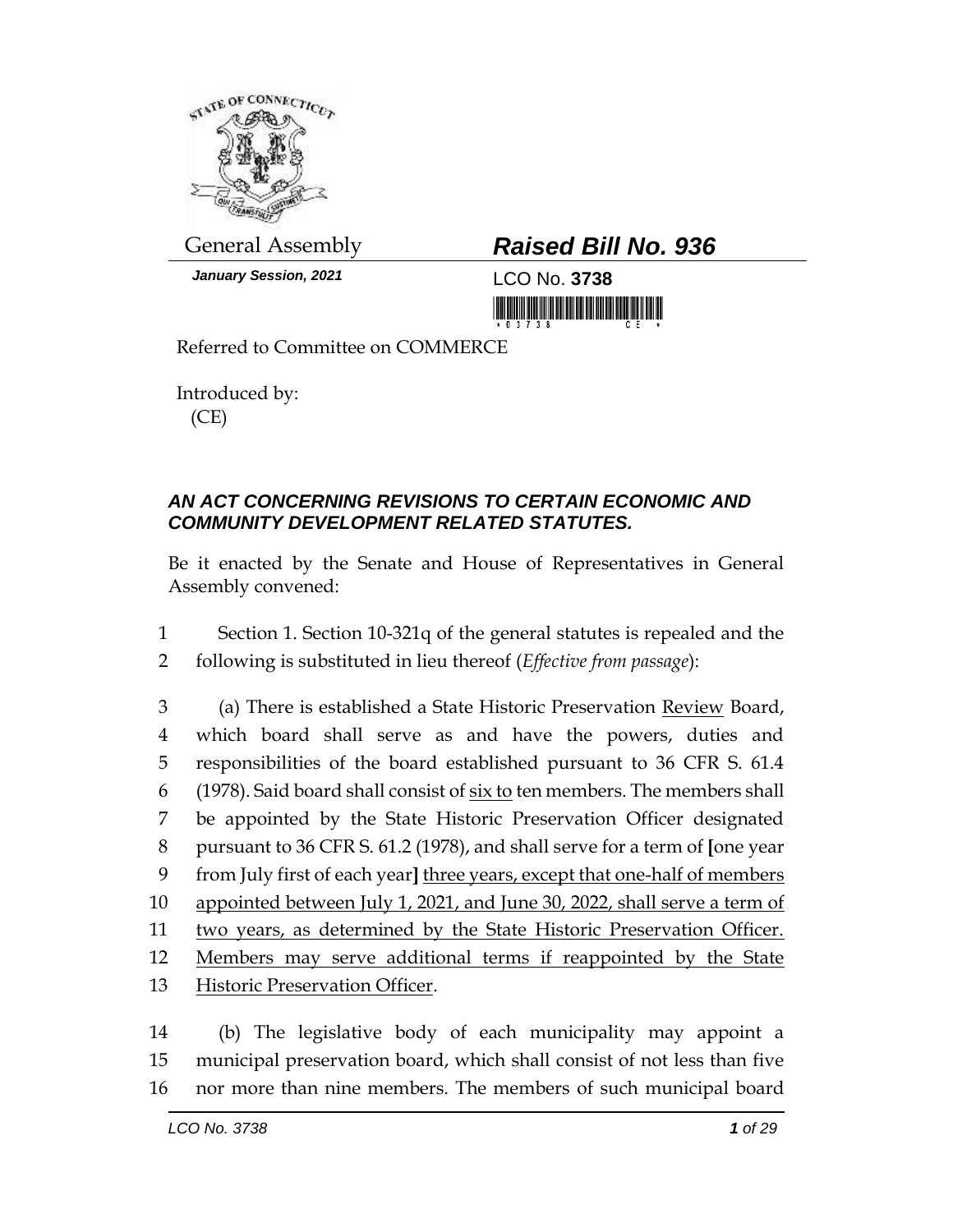shall serve from the date of their original appointment until the next succeeding June thirtieth, and shall thereafter be appointed for a term of one year from July first of each year.

 (c) The State Historic Preservation Officer shall notify the municipal preservation board or, if there is no board, the chief executive officer of the municipality, at least **[**sixty**]** thirty days prior to the scheduled 23 consideration by the State Historic Preservation Review Board of the nomination of property in such municipality to the National Register of Historic Places. The notification shall be accompanied by all information on the nomination that is provided to the members of the State Historic Preservation Review Board for their consideration, which information shall be available for public inspection. The municipal board may hold a public hearing in the municipality on the nomination of any parcel of real property at least fifteen days prior to the scheduled meeting of the 31 State Historic Preservation Review Board on such matter and may make recommendations to the State Historic Preservation Review Board on the nomination of districts containing two or more parcels of real property located in such municipality. Notice of the time, place and subject matter of the hearing shall be published at least once in a newspaper of general circulation in the municipality not more than fifteen nor less than seven days prior to such hearing. A copy of the notice shall be sent to the State Historic Preservation Officer at least ten days prior to such hearing. The State Historic Preservation Officer or **[**his**]** said officer's designee **[**shall**]** may attend the hearing to testify on such nomination and to explain the consequences of listing in the National Register of Historic Places. In preparing its recommendation on the nomination, the municipal board shall consider whether the properties being proposed for nomination meet the criteria for listing in the National Register of Historic Places, as set forth in 36 CFR S. **[**60.6 (1978)**]** 60.4, and may consider such other matters as it deems appropriate. The municipal board shall submit its recommendation, if any, with the reasons for the recommendation, to the state board not later than seven days prior to the scheduled consideration of the nomination by the State Historic Preservation Review Board. The State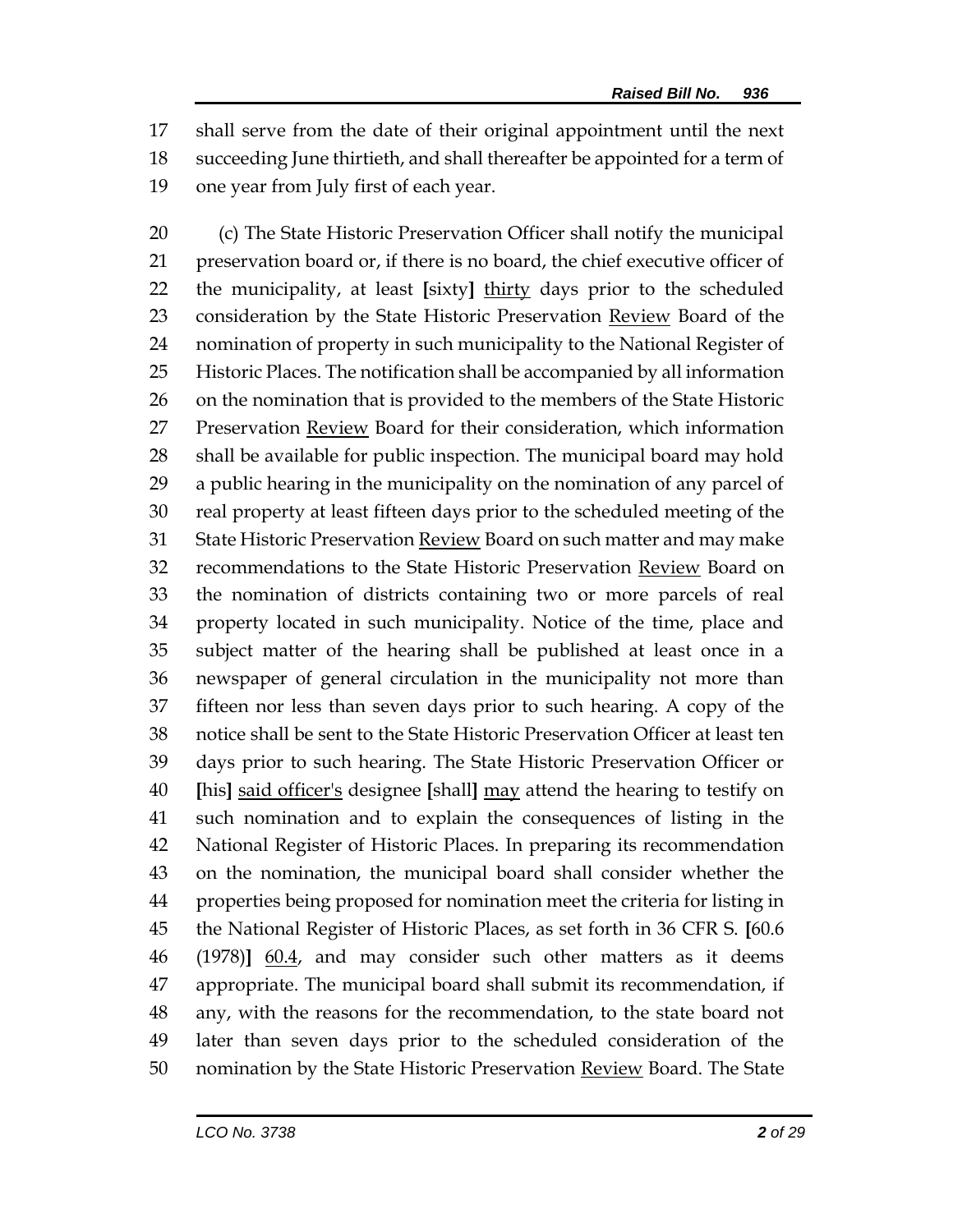Historic Preservation Review Board shall consider the recommendations of a municipal board, if any, before acting on a nomination if such written recommendation is received by the State Historic Preservation Officer not later than seven days prior to the scheduled consideration of the nomination by the State Historic Preservation Review Board. Failure of the municipal board to present such recommendation shall not prevent the State Historic Preservation 58 Review Board from acting on any nomination.

 Sec. 2. Section 22a-19a of the general statutes is repealed and the following is substituted in lieu thereof (*Effective from passage*):

 The provisions of sections 22a-15 to 22a-19, inclusive, shall be applicable to the unreasonable destruction of historic structures and landmarks of the state, which shall be those properties (1) listed or under consideration for listing as individual units on the National Register of Historic Places (16 USC 470a, as amended) or (2) which are a part of a district listed or under consideration for listing on said national register and which have been determined by the State Historic Preservation Review Board to contribute to the historic significance of such district. If the plaintiff in any such action cannot make a prima facie showing that the conduct of the defendant, acting alone or in combination with others, has or is likely unreasonably to destroy the public trust in such historic structures or landmarks, the court shall tax all costs for the action to the plaintiff.

 Sec. 3. Section 12-263m of the general statutes is repealed and the following is substituted in lieu thereof (*Effective from passage*):

 (a) As used in this section: (1) "Eligible dry cleaning establishment" means any place of business engaged in the cleaning of clothing or other fabrics using tetrachlorethylene, Stoddard solvent or other chemicals, (2) "gross receipts at retail" means the total amount accruing from dry cleaning services, valued in money, without any deduction for the cost of the materials used, labor or service cost or any other expense, and (3) "eligible applicant" means (A) a business owner or operator of an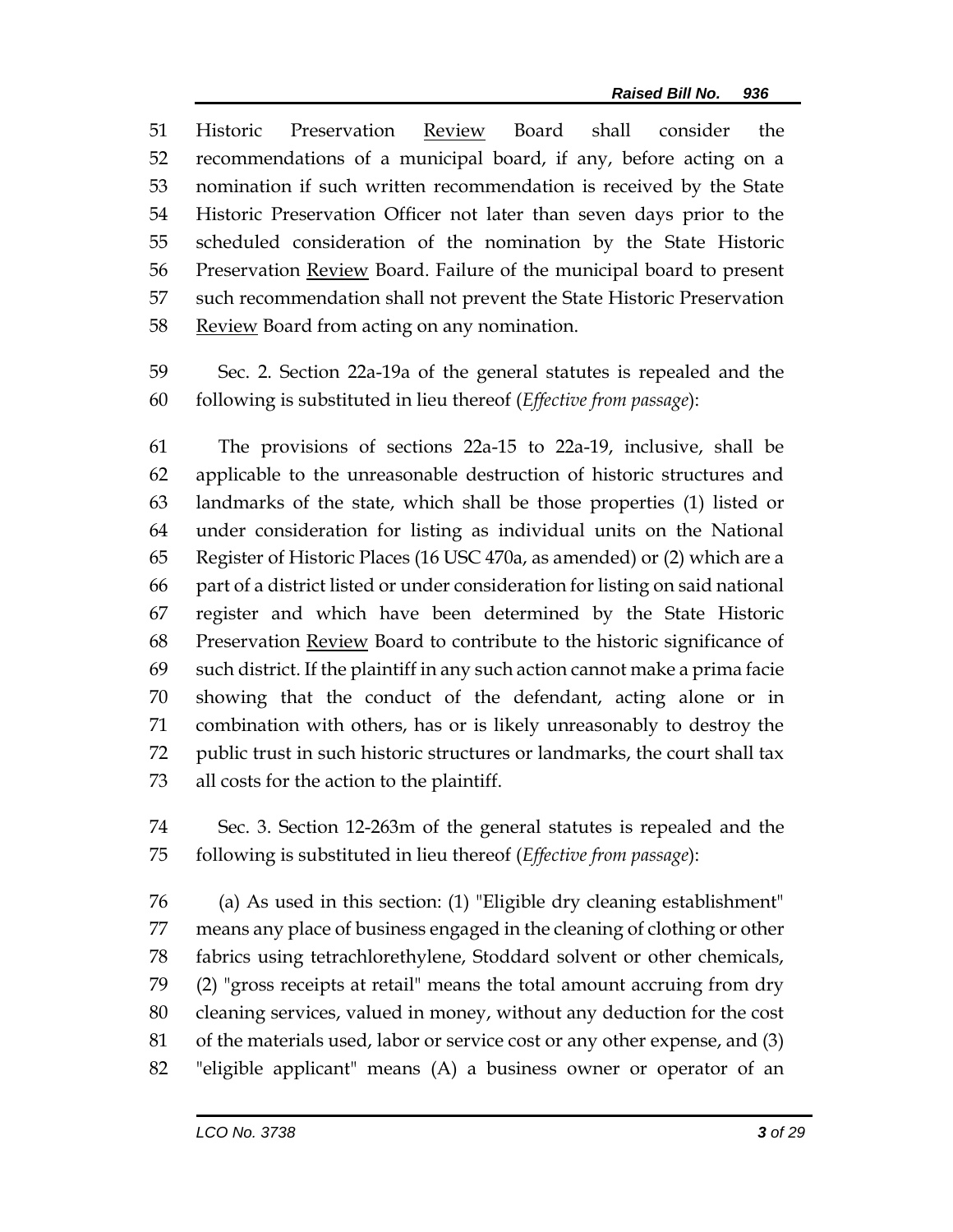eligible dry cleaning establishment, **[**or**]** (B) an owner of property that is or that was occupied by an eligible dry cleaning establishment, or (C) a certifying party, as defined in section 22a-134, of property that is or that was occupied by an eligible dry cleaning establishment.

 (b) (1) There shall be paid to the Commissioner of Revenue Services by each dry cleaning establishment a surcharge of one per cent of its gross receipts at retail for any dry cleaning service performed on or after January 1, 1995. Each dry cleaning establishment shall register with the Commissioner of Revenue Services on forms prescribed by the commissioner. Each dry cleaning establishment that is registered with the commissioner shall renew its registration with the commissioner on October 1, 2015, and annually thereafter, in such manner as the commissioner may prescribe. The commissioner shall send a nonrenewal notice by first class mail to each dry cleaning establishment that fails to renew its registration in accordance with the provisions of this subsection. No dry cleaning establishment may engage in or transact business as a dry cleaning establishment unless it is registered with the commissioner in accordance with the provisions of this subsection.

 (2) (A) Any dry cleaning establishment that fails to register with the commissioner in accordance with the provisions of this subsection shall pay a penalty of one thousand dollars, which penalty shall not be subject to waiver.

 (B) Any dry cleaning establishment that fails to renew its registration within forty-five days after a nonrenewal notice was sent pursuant to subdivision (1) of this subsection shall pay a penalty of two hundred dollars, which the commissioner may waive in the manner set forth in section 12-3a, when it is proven to the commissioner's satisfaction that the failure to register was due to reasonable cause and was not intentional or due to neglect. No penalty may be assessed under this subparagraph more than once during any registration period.

(3) Each dry cleaning establishment shall submit a return quarterly to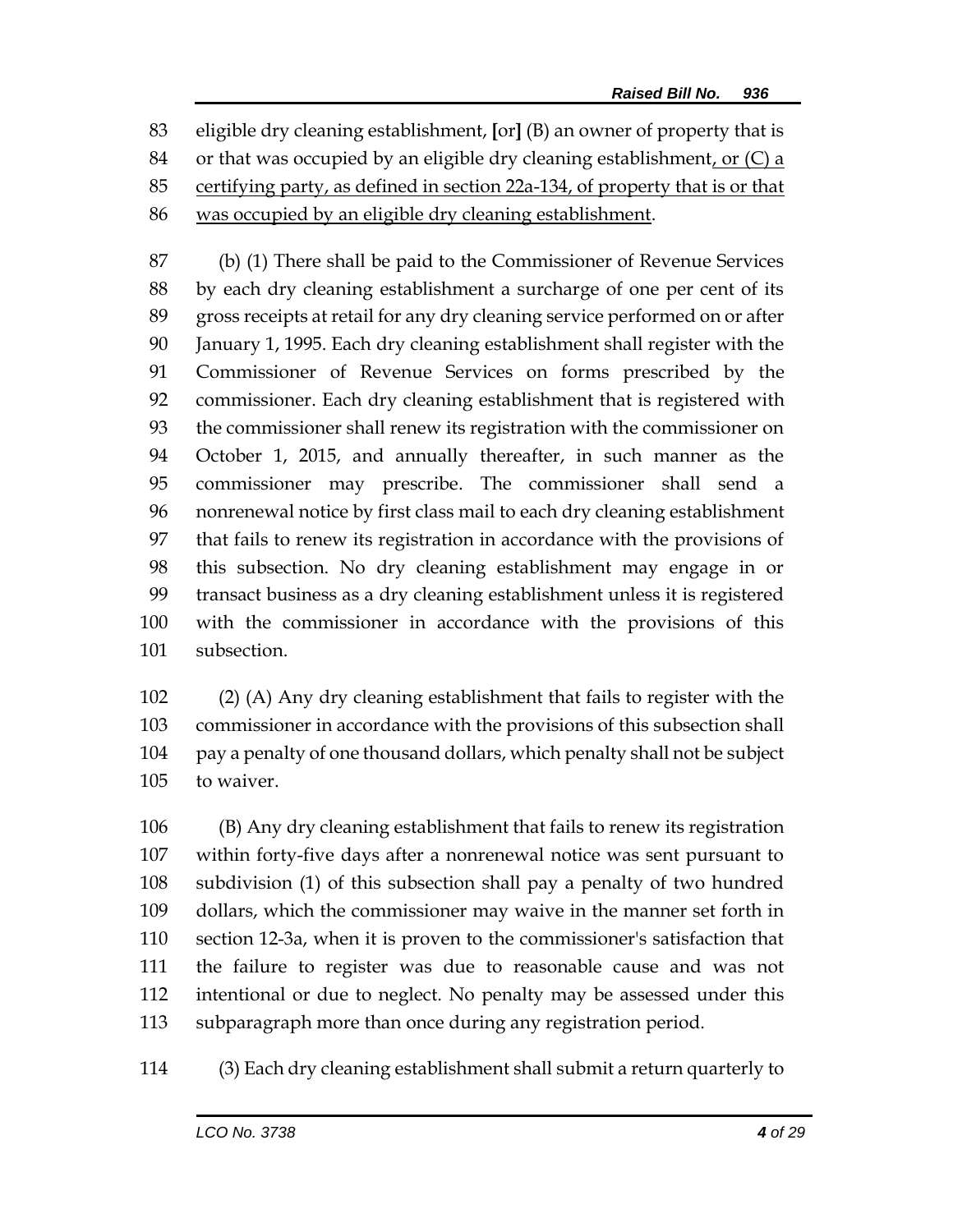the Commissioner of Revenue Services, applicable with respect to the calendar quarter beginning January 1, 1995, and each calendar quarter thereafter, on or before the last day of the month immediately following the end of each such calendar quarter, on a form prescribed by the commissioner, together with payment of the quarterly surcharge determined and payable in accordance with the provisions of this section. Whenever such surcharge is not paid when due, a penalty of ten per cent of the amount due or fifty dollars, whichever is greater, shall be imposed, and such surcharge shall bear interest at the rate of one per cent per month or fraction thereof until the same is paid. The Commissioner of Revenue Services shall cause copies of a form prescribed for submitting returns as required under this section to be distributed to persons subject to the surcharge. Failure to receive such form shall not be construed to relieve anyone subject to the surcharge under this section from the obligations of submitting a return, together with payment of such surcharge within the time required. The provisions of sections 12-548 to 12-554, inclusive, and sections 12-555a and 12-555b shall apply to the provisions of this section in the same manner and with the same force and effect as if the language of said sections 12-548 to 12-554, inclusive, and sections 12-555a and 12-555b had been incorporated in full into this section and had expressly referred to the surcharge imposed under this section, except to the extent that any such provision is inconsistent with a provision of this section and except that the term "tax" shall be read as "dry cleaning establishment surcharge".

 (4) Any moneys received by the state pursuant to this section shall be deposited into the account established pursuant to subsection (c) of this section.

 (c) There is established an account within the General Fund to be known as the "dry cleaning establishment remediation account". Said account shall contain any moneys required by law to be deposited in the account. Any balance remaining in the account at the end of any fiscal year shall be carried forward in the account for the fiscal year next succeeding. The account shall be used by the Department of Economic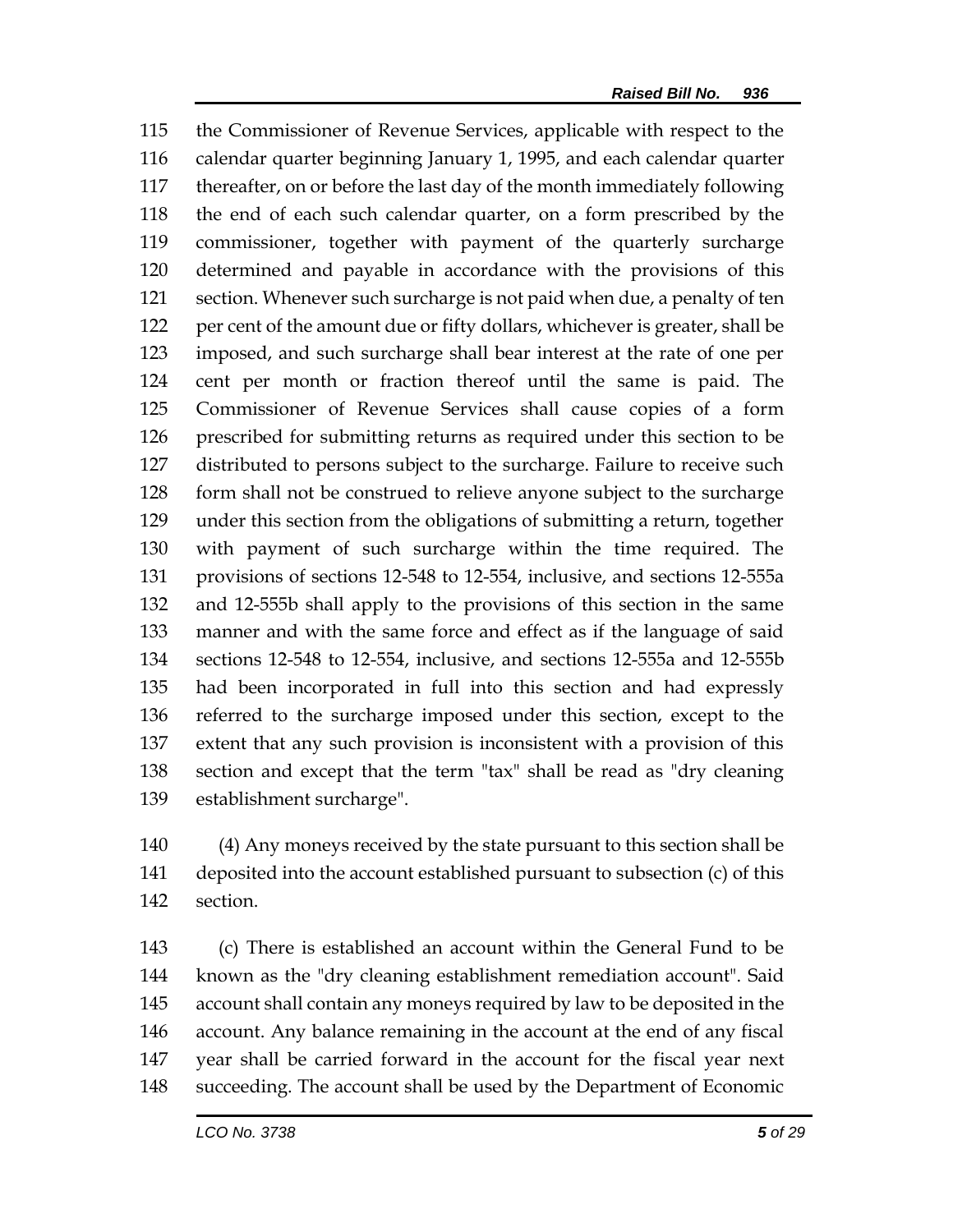and Community Development for grants made to (1) owners or operators of eligible dry cleaning establishments, **[**or**]** (2) owners of property on which an eligible dry cleaning establishment has been in operation for at least a year prior to the **[**approval**]** submission of the application or was previously operated for at least a year prior to such **[**approval**]** submission, or (3) certifying parties of property on which an eligible dry cleaning establishment has been in operation for at least one year prior to the submission of the application or was previously operated for at least one year prior to such submission.

 (d) The state, acting through the Commissioner of Economic and Community Development, shall use the dry cleaning establishment remediation account to provide grants to eligible applicants for the purposes of the containment and removal or mitigation of environmental pollution resulting from the discharge, spillage, uncontrolled loss, seepage or filtration of chemical liquids or solid, liquid or gaseous products or hazardous wastes on or at the site of an eligible dry cleaning establishment, environmental site assessments 166 relating to such pollution or for measures undertaken to prevent such pollution which are approved by the Commissioner of Energy and Environmental Protection. In order to qualify for a grant under the provisions of this section an eligible applicant **[**must**]** shall demonstrate to the satisfaction of the Commissioner of Economic and Community Development that (1) the eligible dry cleaning establishment is using or previously used, tetrachlorethylene or Stoddard solvent or other chemicals for the purpose of cleaning clothes or other fabrics, (2) the eligible dry cleaning establishment has been doing business or did business at the site for a period of at least one year prior to the submission date or approval date of the application for assistance under this section, (3) the eligible dry cleaning establishment or owner of 178 property is not in arrears with regard to any tax levied by the state or any political subdivision of the state and the dry cleaning surcharge imposed by subsection (b) of this section, and (4) the eligible applicant is not in arrears with regard to any tax levied by the state or any political subdivision of the state. Any funds disbursed as a grant under this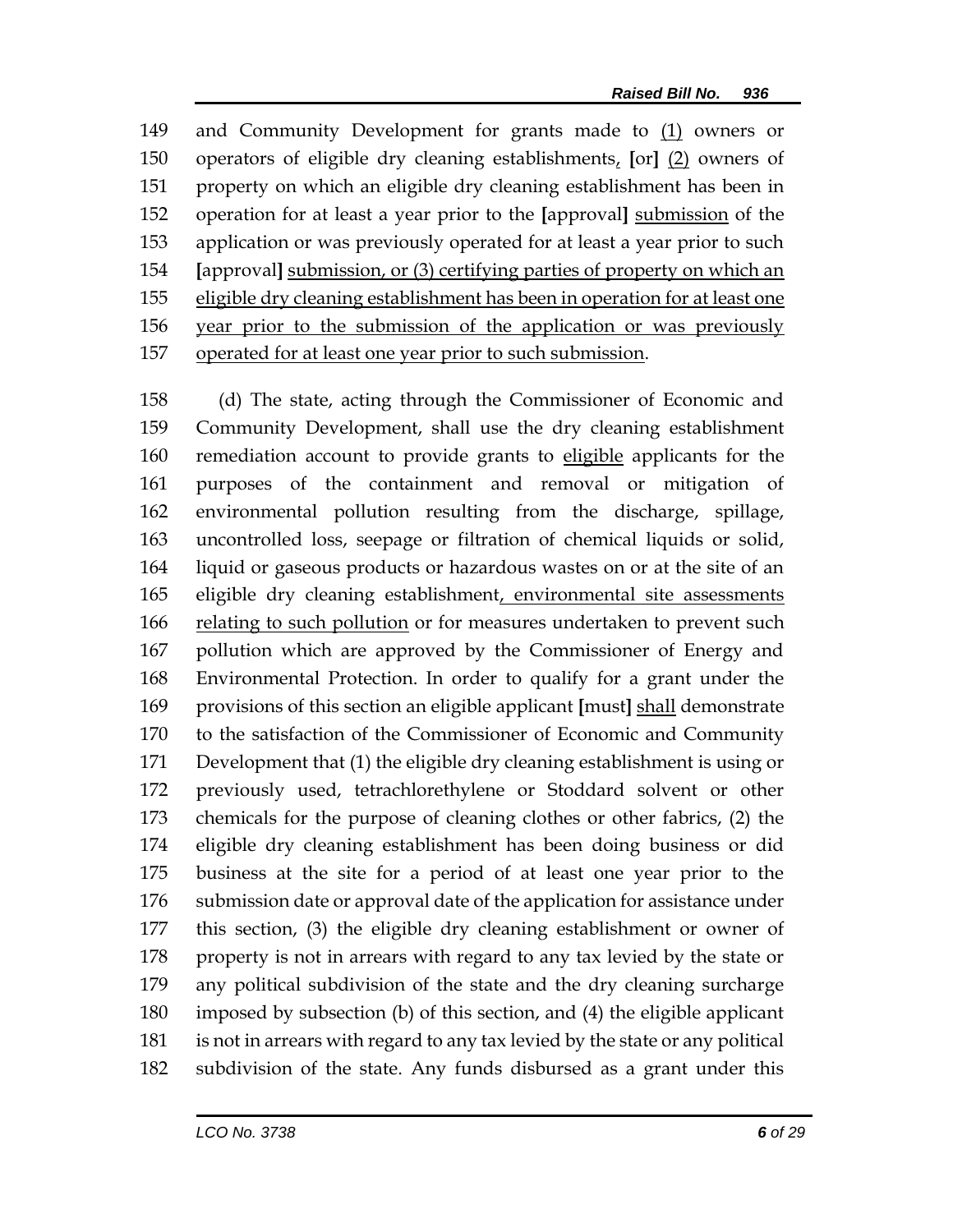section shall not be subject to attachment in the satisfaction of any judgment against the recipient of such grant in any civil action.

 (e) Notwithstanding the terms of any grant made under this section, an eligible applicant shall bear all the costs of such pollution that are less than ten thousand dollars. Each eligible applicant that submits an application on or after October 1, 2021, shall demonstrate to the 189 satisfaction of the Commissioner of Economic and Community 190 Development that such applicant can match any grant provided by said commissioner, up to ten thousand dollars, before such applicant receives any grant. The Commissioner of Economic and Community Development may provide a grant of up to three hundred thousand dollars to the eligible applicant where the eligible applicant has provided said commissioner with documentation satisfactory to said commissioner that the services for which payment is sought have been **[**or will be**]** completed. No eligible applicant shall receive more than three hundred thousand dollars per eligible dry cleaning establishment. In addition, the dry cleaning establishment remediation account may be used (1) to provide grants to the Department of Energy and Environmental Protection for expenditures made investigating dry cleaning establishments, (2) to provide potable water whenever necessary, **[**and**]** (3) to conduct environmental site assessments, and (4) 204 for legal services relating to the disbursement of funds from the account.

 (f) Requests for grants shall be made to the Commissioner of Economic and Community Development when the commissioner 207 announces a request for applications. The frequency of requests for applications shall be at the discretion of the Commissioner of Economic and Community Development. Any eligible applicant seeking a grant shall provide documentation supporting the need for the grant.

 (g) Any dry cleaning establishment which unlawfully or intentionally discharges or spills any chemical liquids or solid, liquid or gaseous products or hazardous wastes shall not be eligible for a grant from the account.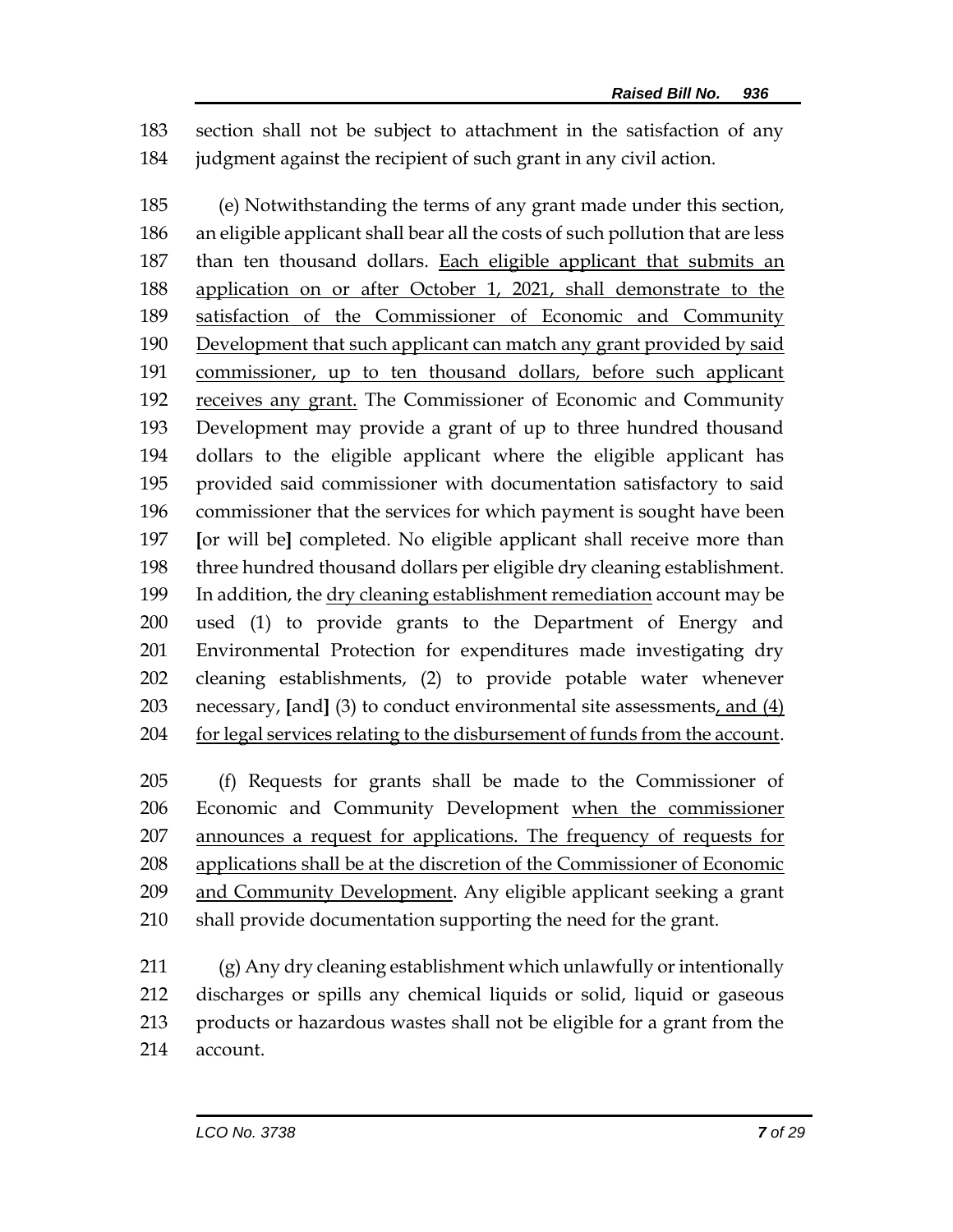(h) The Commissioner of Economic and Community Development shall establish procedures for distribution of the grants and shall adopt criteria to carry out the provisions of this section. Such criteria shall specify (1) who may apply for grants; (2) how establishments, whether owned or leased, will be determined to be eligible for grants; (3) the costs for which grants may be made; and (4) a method for ensuring timely payment of funds to grant recipients.

 Sec. 4. Section 3-110f of the general statutes is repealed and the following is substituted in lieu thereof (*Effective from passage*):

 The Commissioner of Economic and Community Development **[**, with recommendations of the Culture and Tourism Advisory Committee,**]** shall designate, every three years, a state poet laureate. The commissioner may fill any vacancy by appointment for the unexpired portion of the term vacated.

 Sec. 5. Subsection (c) of section 4-9a of the general statutes is repealed and the following is substituted in lieu thereof (*Effective from passage*):

 (c) Notwithstanding any provision of law, the term of each member of each board and commission within the executive branch, except the State Board of Education, the Board of Regents for Higher Education, the Commission on Human Rights and Opportunities, the State Elections Enforcement Commission, the State Properties Review Board, the Citizen's Ethics Advisory Board, the Commission on Medicolegal Investigations, the Psychiatric Security Review Board, the Commission on Fire Prevention and Control, the E 9-1-1 Commission, **[**the Culture and Tourism Advisory Committee,**]** and the board of trustees of each constituent unit of the state system of higher education, commencing on or after July 1, 1979, shall be coterminous with the term of the Governor or until a successor is chosen, whichever is later.

 Sec. 6. Subsection (a) of section 4b-60 of the general statutes is repealed and the following is substituted in lieu thereof (*Effective from passage*):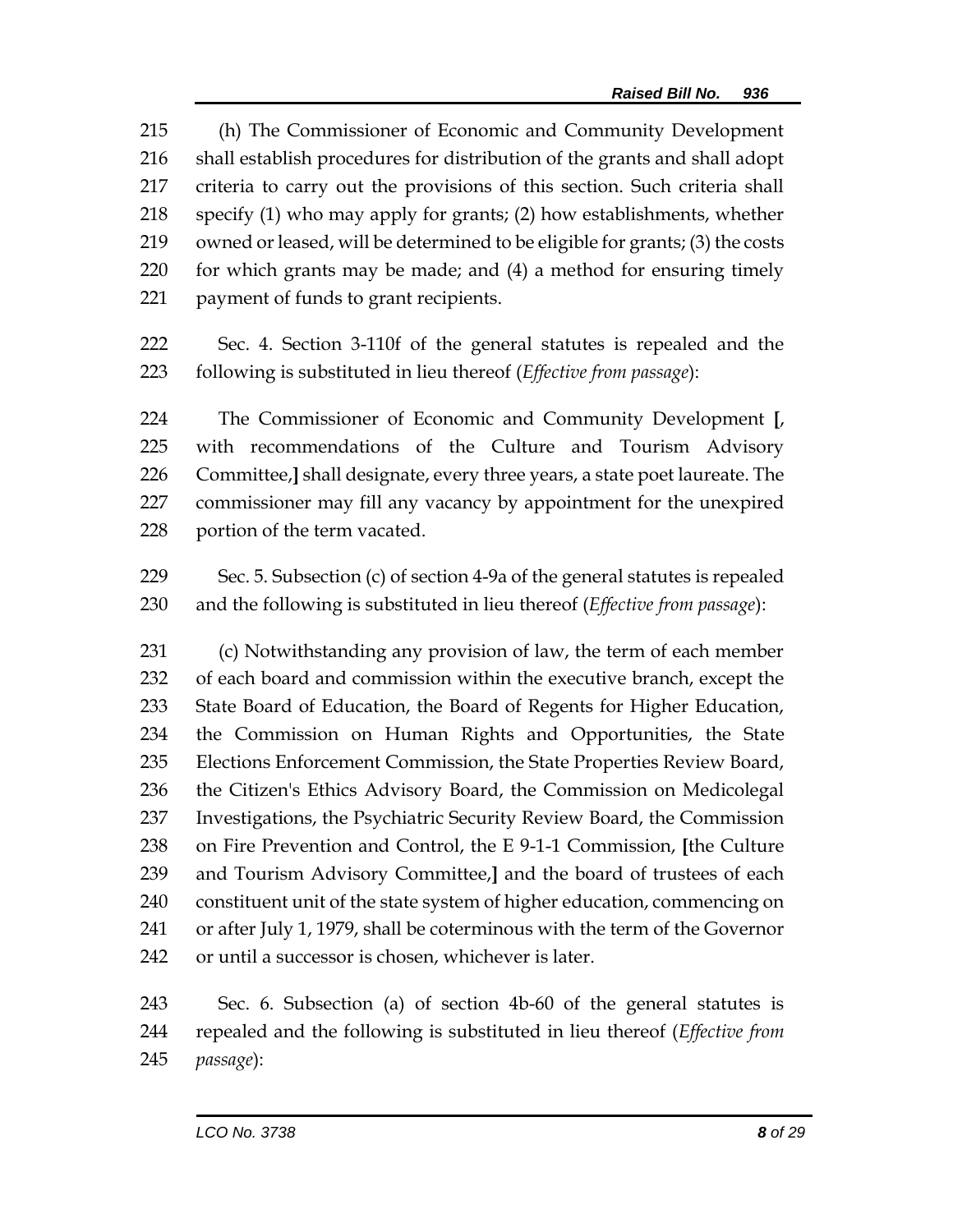(a) There shall be a State Commission on Capitol Preservation and Restoration to consist of twelve members to be appointed as follows: Two members shall be appointed by the Governor, two by the speaker of the House of Representatives, two by the president pro tempore of the Senate, one by the House minority leader, one by the Senate minority leader, two members of the Joint Committee on Legislative Management, one appointed by each of the chairmen of said committee, and one member of the **[**Culture and Tourism Advisory Committee**]** 254 Historic Preservation Council appointed by its chairperson. The Commissioner of Administrative Services, or the commissioner's designee, shall be an ex-officio member of the commission and shall attend its meetings. Vacancies on the commission shall be filled by the original appointing authority for the unexpired portion of the term. The members shall serve without compensation for their services but shall be reimbursed for their actual and necessary expenses incurred in the performance of their duties. The commission shall meet at least quarterly, and more often on the call of the chairman or on the written request of a majority of the members. The commission may designate subcommittees to carry out its functions. Any member who fails to attend three consecutive meetings or fails to attend fifty per cent of all meetings held during any calendar year shall be deemed to have resigned.

 Sec. 7. Subsection (a) of section 4b-66a of the general statutes is repealed and the following is substituted in lieu thereof (*Effective from passage*):

 (a) There is established a Connecticut Capitol Center Commission. The commission shall consist of (1) the Secretary of the Office of Policy and Management, or the secretary's designee; (2) the Commissioner of Administrative Services, or the commissioner's designee; (3) the Commissioner of Economic and Community Development, or the commissioner's designee; (4) the chairperson of the **[**Culture and Tourism Advisory Committee**]** Historic Preservation Council, or the chairperson's designee; (5) one member appointed by the speaker of the House of Representatives; (6) one member appointed by the president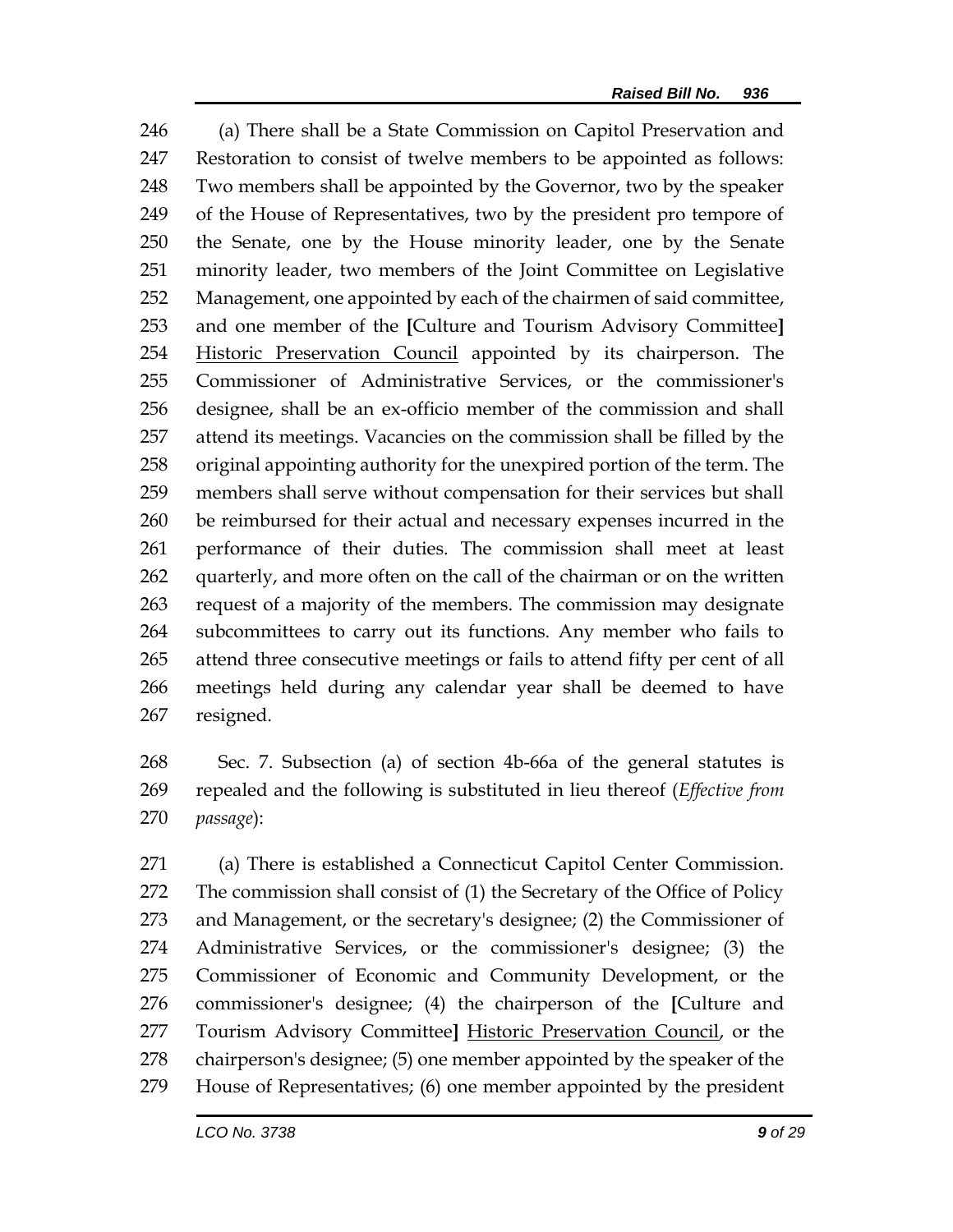pro tempore of the Senate; (7) one member appointed by the majority leader of the House of Representatives; (8) one member appointed by the majority leader of the Senate; (9) one member appointed by the minority leader of the House of Representatives; (10) one member appointed by the minority leader of the Senate; (11) the chairperson of the Hartford Commission on the City Plan; (12) one member appointed by the mayor of the city of Hartford; and (13) one member from the South Downtown Neighborhood Revitalization Committee.

 Sec. 8. Subsection (b) of section 10-425 of the general statutes is repealed and the following is substituted in lieu thereof (*Effective from passage*):

 (b) Said advisory board shall consist of one member from each of the following entities: (1) The University of Connecticut's Athletic Department; (2) the Connecticut State University System's Athletic Department; (3) the XL Center; (4) Northland AEG; (5) the Traveler's Championship Golf Tournament; (6) the Pilot Pen Tennis Tournament; (7) the Special Olympics; (8) the Mohegan Sun Arena; (9) Foxwoods Resort Casino; (10) Lime Rock Park Race Track; (11) the Arena at Harbor Yard; (12) New Britain Stadium; (13) the Connecticut Marine Trades Association; (14) the Office of Policy and Management; (15) the **[**Culture and Tourism Advisory Committee**]** Connecticut Tourism Council; (16) the Capital Region Development Authority; (17) the Nutmeg State Games; (18) the Connecticut Interscholastic Athletic Conference; (19) Fairfield University; (20) Quinnipiac University; (21) Sacred Heart University; (22) any other entity involved in sports or sporting events that the commissioner deems appropriate; (23) the Connecticut State Golf Association; and (24) Dodd Stadium.

 Sec. 9. Subsection (b) of section 10a-111a of the general statutes is repealed and the following is substituted in lieu thereof (*Effective from passage*):

 (b) The State Historian shall: (1) **[**Be a member of the Culture and Tourism Advisory Committee, established pursuant to section 10-393,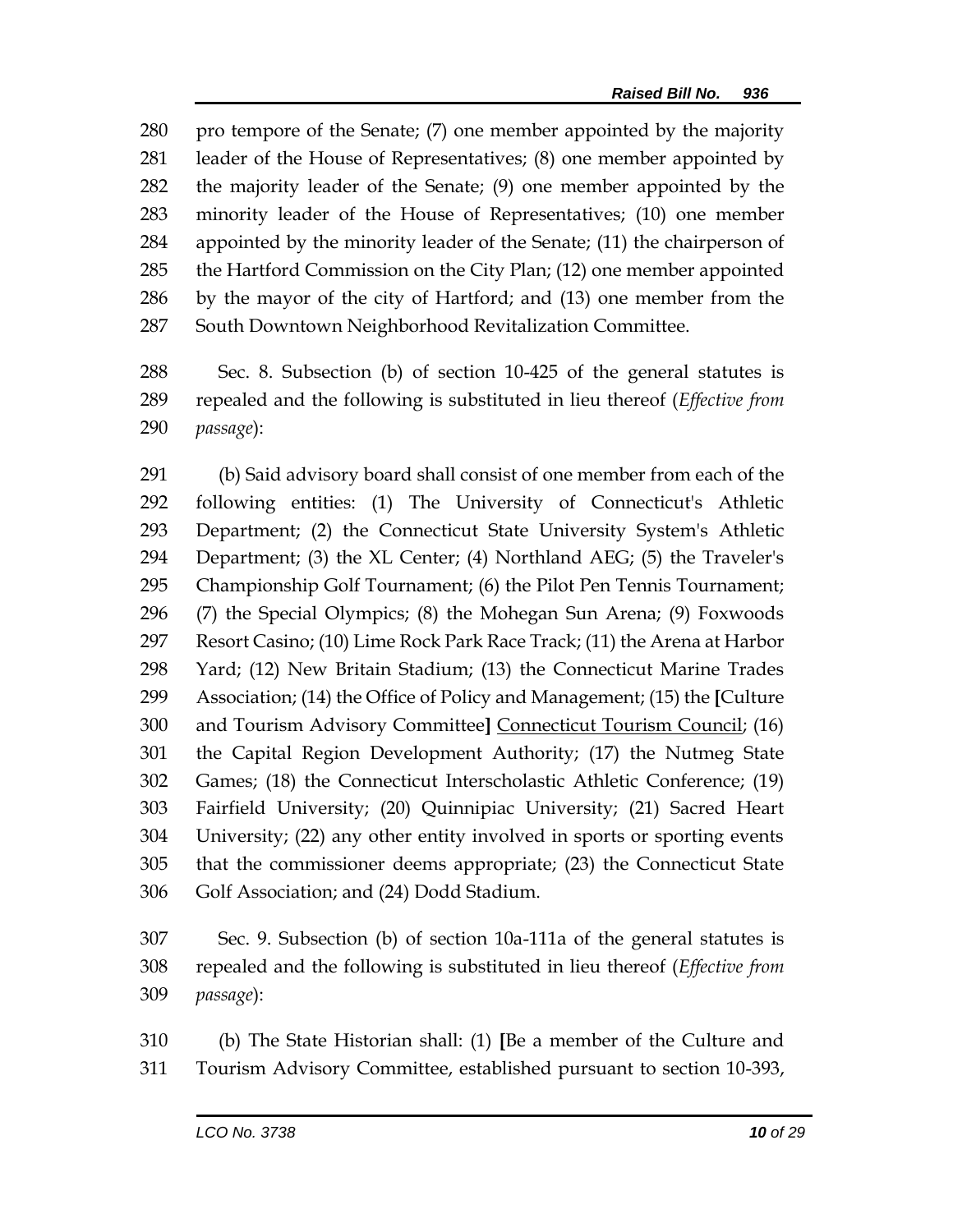(2) edit**]** Edit or supervise the editing and publication of the public records of the state, **[**(3)**]** (2) provide information and advice to members of the government at all levels, **[**(4)**]** (3) assist the State Board of Education in efforts to promote the teaching of history in schools and teacher preparation programs, **[**(5)**]** (4) respond to requests for advice from historical societies, **[**(6)**]** (5) respond to requests for information on the state's history, **[**(7)**]** (6) make public appearances and addresses on the state's history, **[**(8)**]** (7) prepare bibliographies and other research aids relating to the history of the state, and **[**(9)**]** (8) promote by appropriate informative and educational programs the celebration or commemoration of significant historical events.

 Sec. 10. Subsection (b) of section 11-6a of the general statutes is repealed and the following is substituted in lieu thereof (*Effective from passage*):

 (b) There is established an advisory committee to advise the State Library Board with respect to the policies, collections, programs, activities and operations of the Raymond E. Baldwin Museum of Connecticut History and Heritage. The advisory committee shall consist of eight members as follows: The **[**executive director of the Culture and Tourism Advisory Committee**]** chairperson of the Historic Preservation Council, or the chairperson's designee; the executive director of the Connecticut Historical Society; the State Historian; and five persons appointed by the Governor, three of whom shall be experienced museum professionals.

 Sec. 11. Subsection (b) of section 12-376d of the general statutes is repealed and the following is substituted in lieu thereof (*Effective from passage*):

 (b) There shall be appointed, as part of the Department of Economic and Community Development, an advisory panel to consider the proposed acceptance of any such work of art. The advisory panel shall prepare a written statement as to acceptance or rejection of any such work of art for the purposes of this section. In each instance, said panel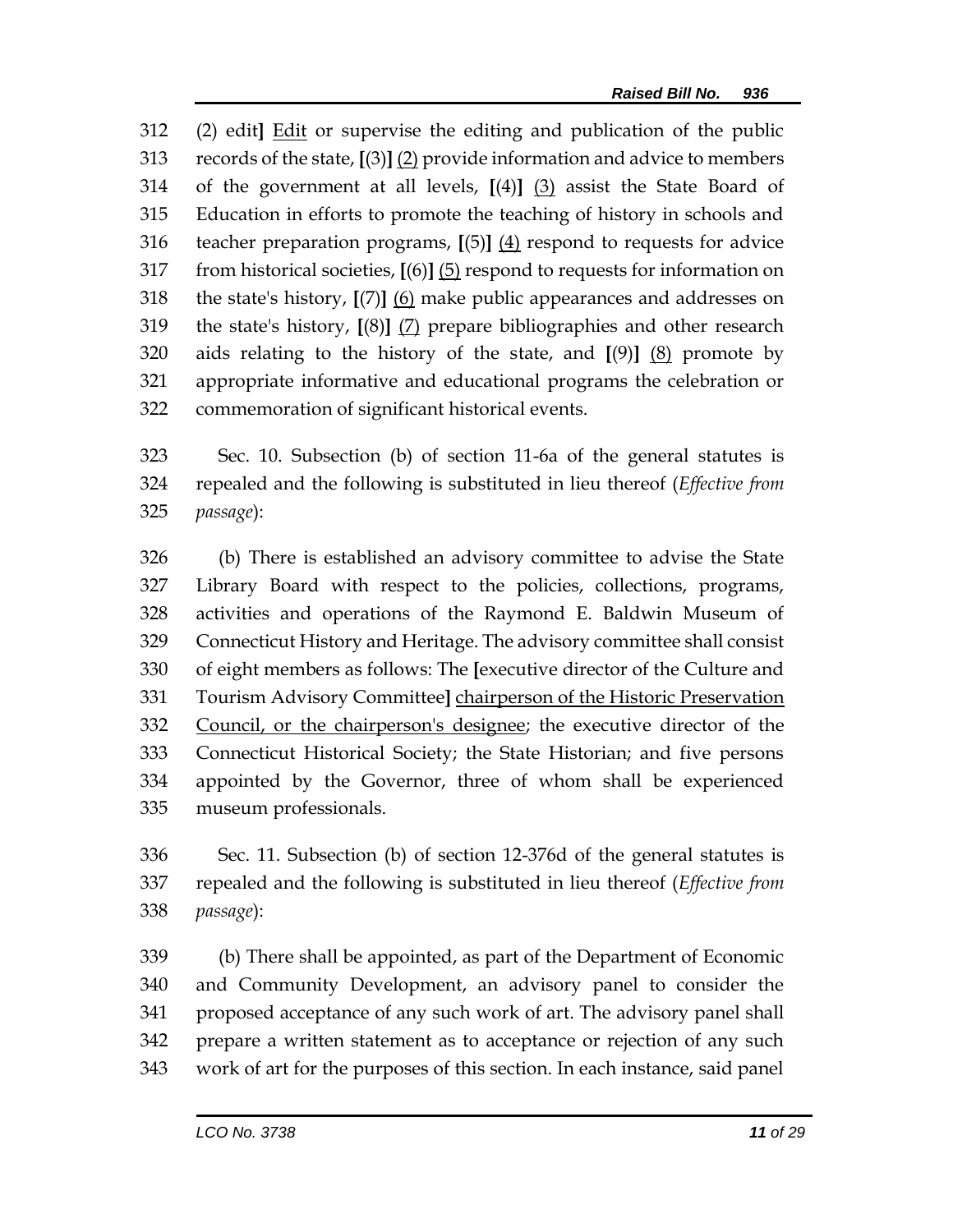shall consist of eleven members, including the chairperson of the **[**Culture and Tourism Advisory Committee**]** Connecticut Arts Council and two generally acknowledged experts as to the particular type of visual art work under consideration, as determined by said chairperson, with such appointments to be made by said chairperson and approved by the **[**Culture and Tourism Advisory Committee**]** Connecticut Arts Council. In addition, said advisory panel shall include eight members of the General Assembly, with two of such members appointed by the president pro tempore of the Senate, one of such members appointed by the majority leader of the Senate, one of such members appointed by the minority leader of the Senate, two of such members appointed by the speaker of the House of Representatives, one of such members appointed by the majority leader of the House of Representatives and one of such members appointed by the minority leader of the House of Representatives.

 Sec. 12. Subsection (a) of section 22a-27s of the general statutes is repealed and the following is substituted in lieu thereof (*Effective from passage*):

 (a) There is established the Face of Connecticut Steering Committee, which shall be within the Department of Energy and Environmental Protection for administrative purposes only. Such committee shall direct the expenditure of any funds deposited in the Face of Connecticut account created under section 22a-27t. The committee shall consist of the Commissioner of Energy and Environmental Protection, the Commissioner of Economic and Community Development, or the commissioner's designee, the Commissioner of Agriculture, **[**the chairperson of the Culture and Tourism Advisory Committee**]** a member of the Connecticut Tourism Council, appointed by its 372 chairperson, the Secretary of the Office of Policy and Management and ten members as follows: (1) A representative of a local organization involved in historic preservation, appointed by the speaker of the House of Representatives; (2) a representative of a nonprofit organization involved in farmland preservation, appointed by the president pro tempore of the Senate; (3) a representative of a local or regional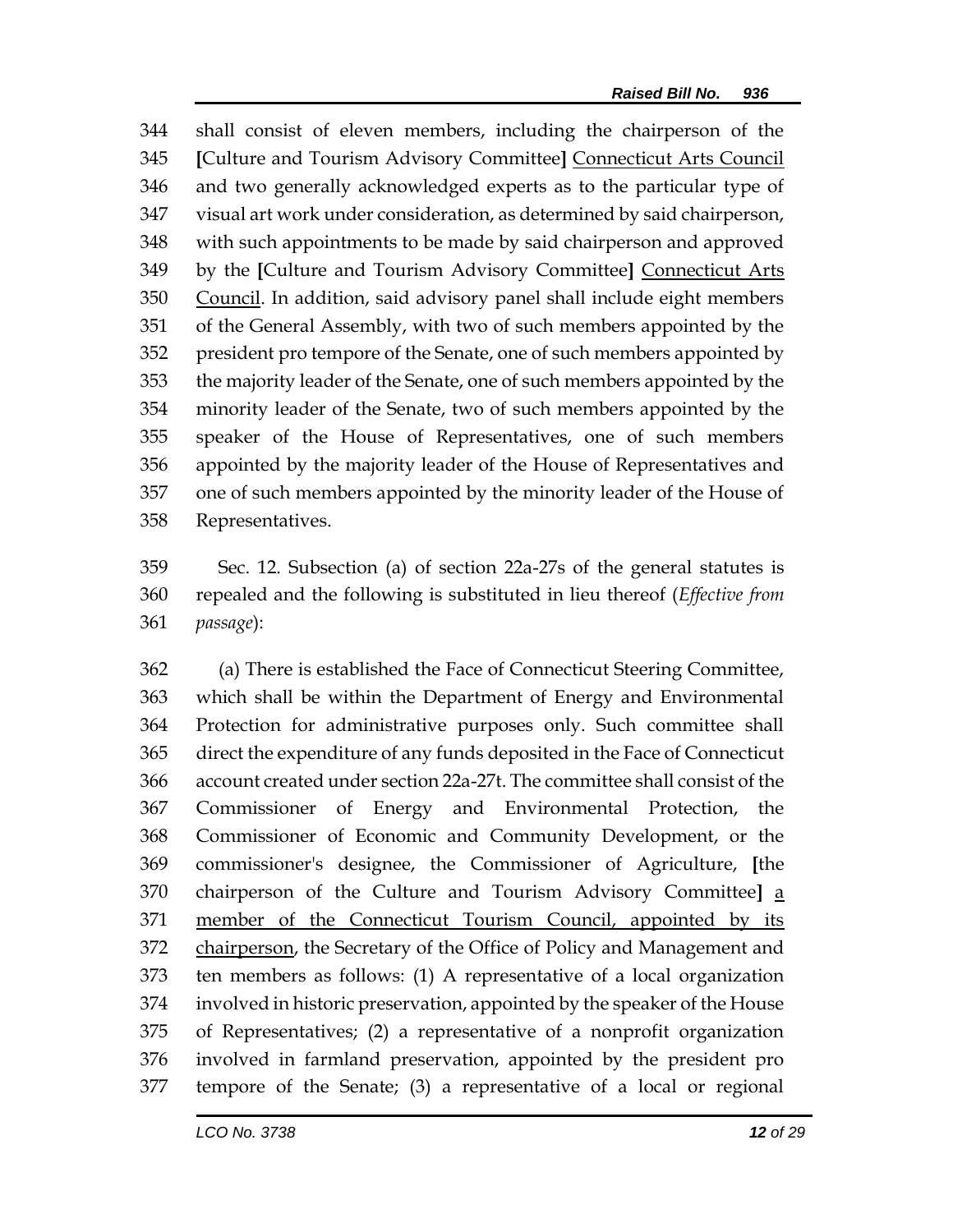nonprofit organization involved in the preservation of open space, appointed by the majority leader of the House of Representatives; (4) a representative of a water company actively involved in land preservation, appointed by the majority leader of the Senate; (5) a representative of the agricultural industry, appointed by the minority leader of the House of Representatives; (6) a representative of a state- wide nonprofit involved in the preservation of open space, appointed by the minority leader of the Senate; (7) a representative of a state-wide nonprofit organization involved in historic preservation, appointed by the Governor; (8) a representative of an organization involved with community redevelopment, appointed by the Governor; (9) a representative of the legislative Brownfields Task Force, appointed by the speaker of the House of Representatives; and (10) a representative of the environmental law section of the Connecticut Bar Association who is involved with brownfields remediation, appointed by the president pro tempore of the Senate.

 Sec. 13. Subsection (a) of section 32-1o of the general statutes is repealed and the following is substituted in lieu thereof (*Effective from passage*):

 (a) On or before July 1, 2015, and every four years thereafter, the Commissioner of Economic and Community Development, within available appropriations, shall prepare an economic development strategic plan for the state in consultation with the Secretary of the Office of Policy and Management, the Commissioners of Energy and Environmental Protection and Transportation, the Labor Commissioner, **[**the chairperson of the Culture and Tourism Advisory Committee,**]** the executive directors of the Connecticut Housing Finance Authority and the Connecticut Health and Educational Facilities Authority, and the chief executive officer of Connecticut Innovations, Incorporated, or their respective designees, and any other agencies the Commissioner of Economic and Community Development deems appropriate.

Sec. 14. Section 32-6t of the general statutes is repealed and the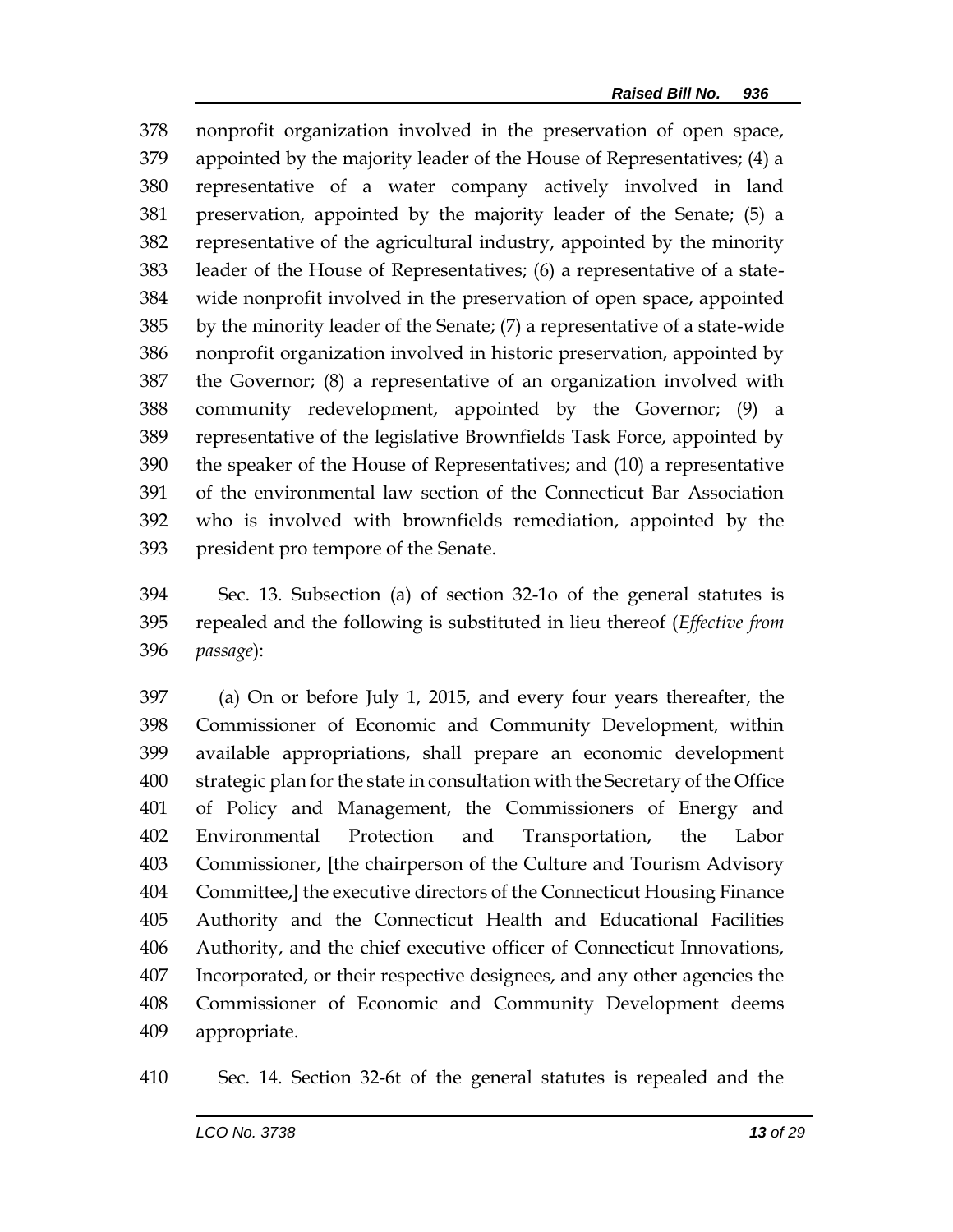## following is substituted in lieu thereof (*Effective from passage*):

 On or before October 1, 2012, the Commissioner of Economic and Community Development, in consultation with the **[**Culture and Tourism Advisory Committee**]** State Historian, shall develop a program to designate locations in the state with cultural, educational or historical significance as "Connecticut Treasures". Such program shall promote locations designated as Connecticut Treasures or state-owned and operated museums, and shall integrate existing programs of the Department of Economic and Community Development and **[**Culture and Tourism Advisory Committee**]** the State Historian in the promotion of such locations to adults and children. Such program shall include a "Connecticut Treasures Passport", which shall provide free or reduced admission to locations designated as Connecticut Treasures and all state-owned and operated museums for children younger than eighteen years of age who are accompanied by an adult.

 Sec. 15. Section 32-1m of the general statutes is repealed and the following is substituted in lieu thereof (*Effective from passage*):

 (a) Not later than February first, annually, the Commissioner of Economic and Community Development shall submit a report to the Governor, the Auditors of Public Accounts and the joint standing committees of the General Assembly having cognizance of matters relating to appropriations and the budgets of state agencies, finance, revenue and bonding and commerce, in accordance with the provisions of section 11-4a. Not later than thirty days after submission of the report, said commissioner shall post the report on the Department of Economic and Community Development's web site. Such report shall include, but not be limited to, the following information with regard to the activities of the Department of Economic and Community Development, **[**and to business assistance or**]** business assistance programs administered by 440 Connecticut Innovations, Incorporated and tax incentive programs not administered by the department, during the preceding state fiscal year:

(1) A brief description and assessment of the state's economy during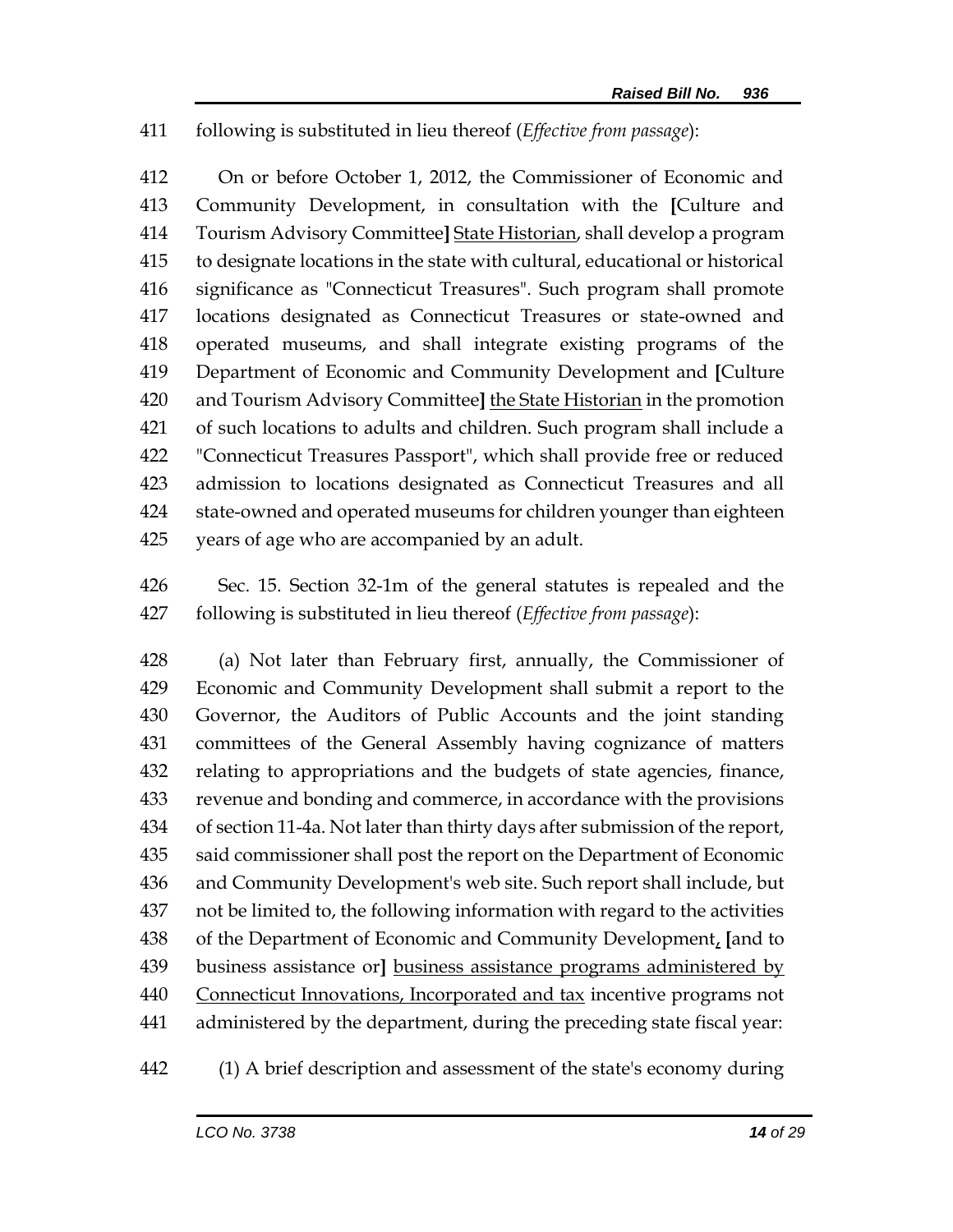such year, utilizing the most recent and reasonably available data, and including:

(A) Connecticut employment by industry;

(B) Connecticut and national average unemployment; and

(C) Connecticut gross state product, by industry.

 (2) An analysis of the economic development portfolio of the department, including, but not limited to, each business assistance or incentive program, including any business tax credit or abatement program, grant, loan, forgivable loan or other form of assistance, enacted for the purpose of improving economic development. The analysis shall include:

 (A) The Internet web site address of the state's open data portal and an indication of where the name, address and location of each recipient of the department's assistance is published on the site along with the following information concerning each recipient: (i) Business activities, (ii) standard industrial classification codes or North American industrial classification codes, (iii) whether the recipient is a minority or woman- owned business, (iv) a summary of the terms and conditions for the assistance, including the type and amount of state financial assistance and job creation or retention requirements, (v) the amount of investments from private and other nonstate sources that have been leveraged by the assistance, and (vi) the amount of state investment;

 (B) A portfolio analysis, including an analysis of the wages paid by recipients of financial assistance by industry;

 (C) An investment analysis, including (i) total portfolio value, (ii) total investment by industry, (iii) portfolio dollar per job average, (iv) portfolio leverage ratio;

 (D) An overview of the business assistance and incentive programs administered by the department and an analysis of their estimated economic impact on the state's economy. The analysis shall include, for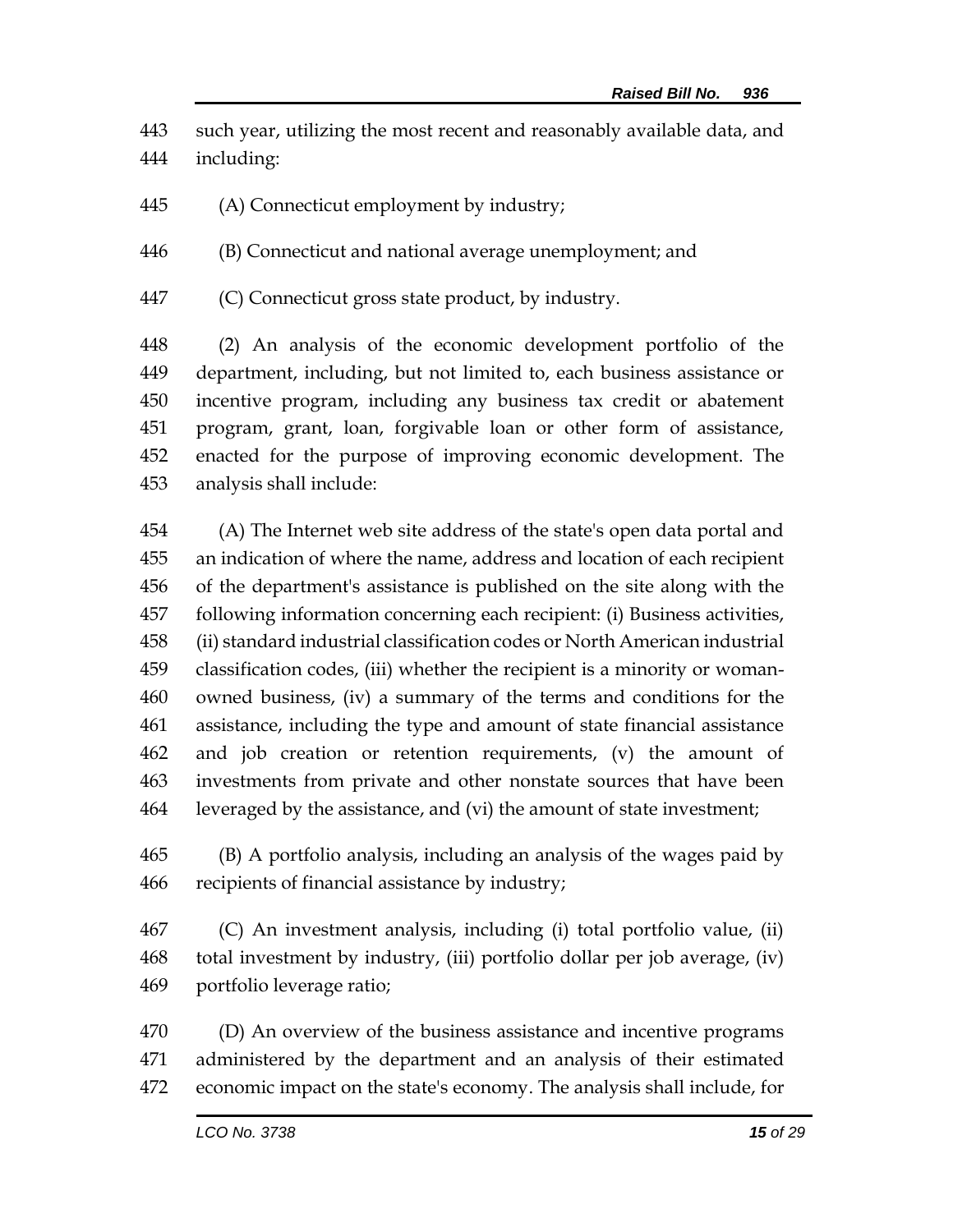each business assistance or incentive program for which such data is available, the number of new jobs created, the borrowing cost to the state and the estimated impact of such program on annual state revenues;

 (E) An analysis of whether the statutory and programmatic goals of each business or incentive program are being met, with obstacles to such goals identified, if possible;

 (F) (i) Recommendations as to whether any existing business assistance or incentive program should be continued, modified or repealed and the basis or bases for such recommendations, and (ii) any recommendations for additional data collection by the state to better inform future evaluations of such programs; and

 (G) The methodologies and assumptions used in carrying out the analyses under this subdivision.

 (3) An analysis of the community development portfolio of the department, including:

 (A) The Internet web site address of the state's open data portal and an indication of where the name, address and location of each recipient of the department's assistance is published on the site along with the following information concerning each recipient: (i) Amount of state investment, (ii) a summary of the terms and conditions for the department's assistance, including the type and amount of state financial assistance, and (iii) the amount of investments from private and other nonstate sources that have been leveraged by such assistance; and

 (B) An investment analysis, including (i) total active portfolio value, (ii) total investments made in the preceding state fiscal year, and (iii) total portfolio leverage ratio.

 **[**(4) An analysis of each business assistance or incentive program, including any business tax credit or abatement program, grant, loan,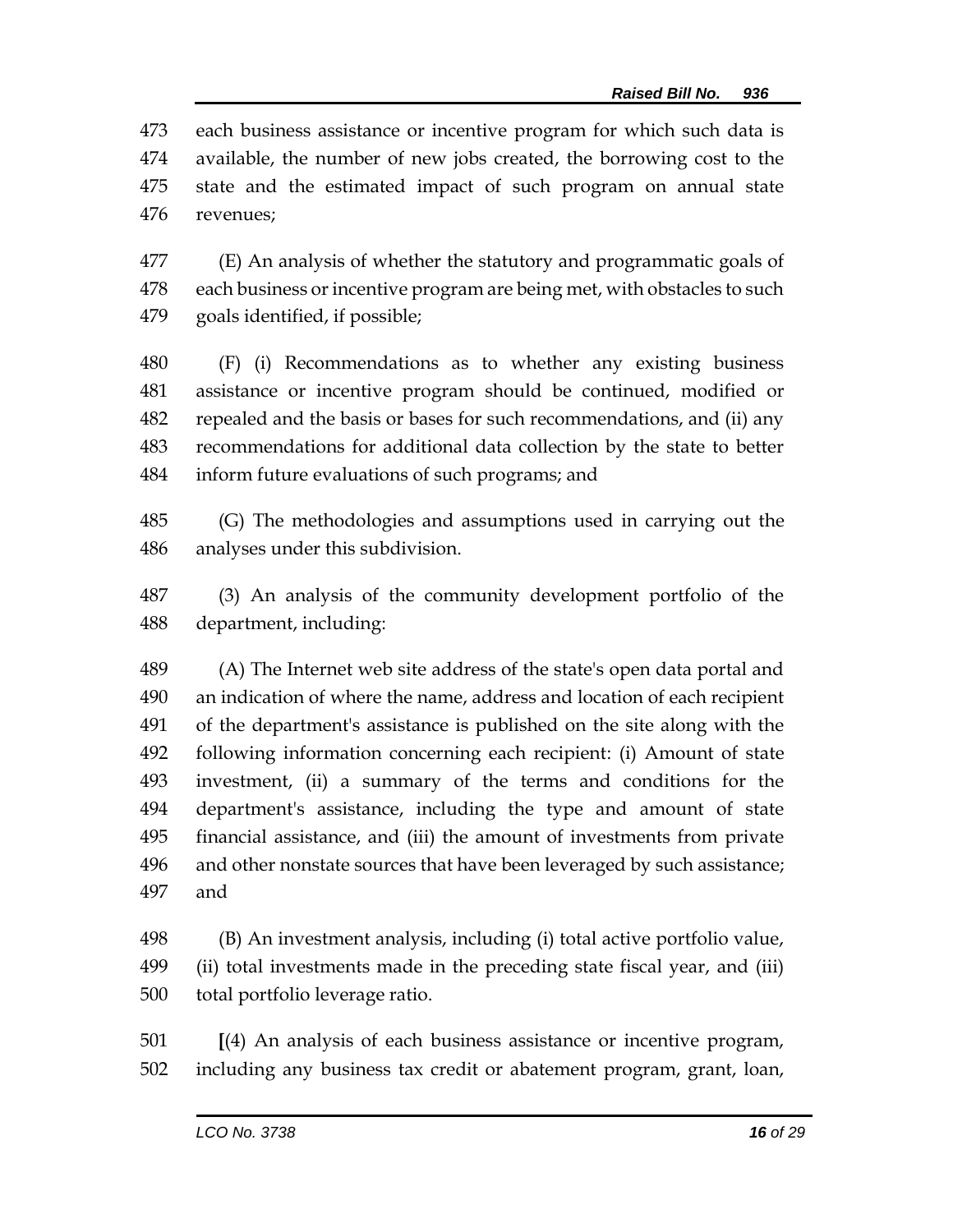forgivable loan or other form of assistance, enacted for the purpose of improving economic development, that (A) (i) had ten or more recipients of assistance in the preceding state fiscal year, or (ii) credited, abated or distributed more than one million dollars in the preceding state fiscal year, and (B) is not administered by the department. The analysis shall include:

 (i) An overview of the business assistance or incentive program and an analysis of its estimated economic effects on the state's economy, including, for each program where such data is available, the number of new jobs created and the estimated impact of such program on annual state revenues;

 (ii) An analysis of whether the statutory and programmatic goals of each business assistance or incentive program are being met, with obstacles to such goals identified, if possible;

 (iii) Recommendations as to whether any such existing business assistance or incentive program should be continued, modified or repealed and the basis or bases for such recommendations, and any recommendations for additional data collection by the state to better inform future evaluations of such programs; and

 (iv) The methodologies and assumptions used in carrying out the analysis under this subdivision.**]**

 **[**(5)**]** (4) A summary of the department's international trade efforts in the preceding state fiscal year, and, to the extent possible, a summary of foreign direct investment that occurred in the state in such year.

 **[**(6)**]** (5) A summary of the total social and economic impact of the department's efforts and activities in the areas of economic and community development, and an assessment of the department's performance in terms of meeting its stated goals and objectives.

 **[**(7)**]** (6) With regard to the Small Business Express program established pursuant to section 32-7g, data on (A) the number of small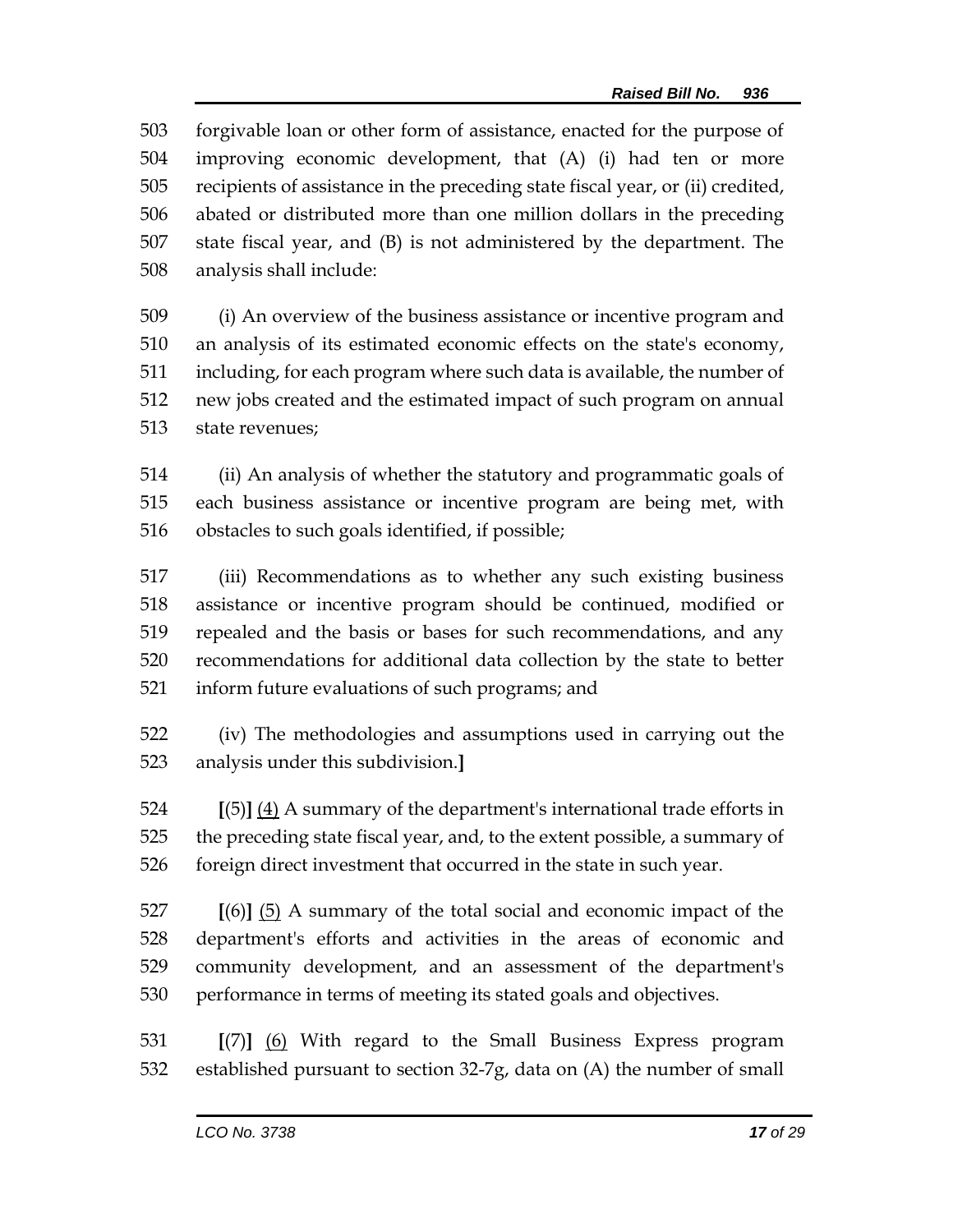businesses that applied to the Small Business Express program, (B) the number of small businesses that received assistance under said program and the general categories of such businesses, (C) the amounts and types of assistance provided, (D) the total number of jobs on the date of application and the number proposed to be created or retained, and (E) the most recent employment figures of the small businesses receiving assistance.

 **[**(8)**]** (7) With regard to airport development zones established pursuant to section 32-75d, a summary of the economic and cost benefits of each zone and any recommended revisions to any such zones.

 **[**(9)**]** (8) An overview of the department's activities related to tourism, the arts and historic preservation.

 **[**(10)**]** (9) An overview of the department's activities concerning digital media, motion pictures and related production activity, and an analysis of the use of the film production tax credit established under section 12-217jj, the entertainment industry infrastructure tax credit established under section 12-217kk and the digital animation production tax credit established under section 12-217*ll*, including the amount of any tax credit issued under said sections and the total amount of production expenses or costs incurred in the state by the taxpayer who was issued such a tax credit.

 **[**(11)**]** (10) A summary of the department's and the office of the permit ombudsman's brownfield-related efforts and activities in the preceding fiscal year.

 **[**(12)**]** (11) A summary of the department's dry cleaning establishment remediation account activities in the preceding fiscal year.

 (b) Any annual report that is required from the department by any provision of the general statutes shall be incorporated into the annual report submitted pursuant to subsection (a) of this section.

(c) **[**On or before March 1, 2018, and annually thereafter**]** Not later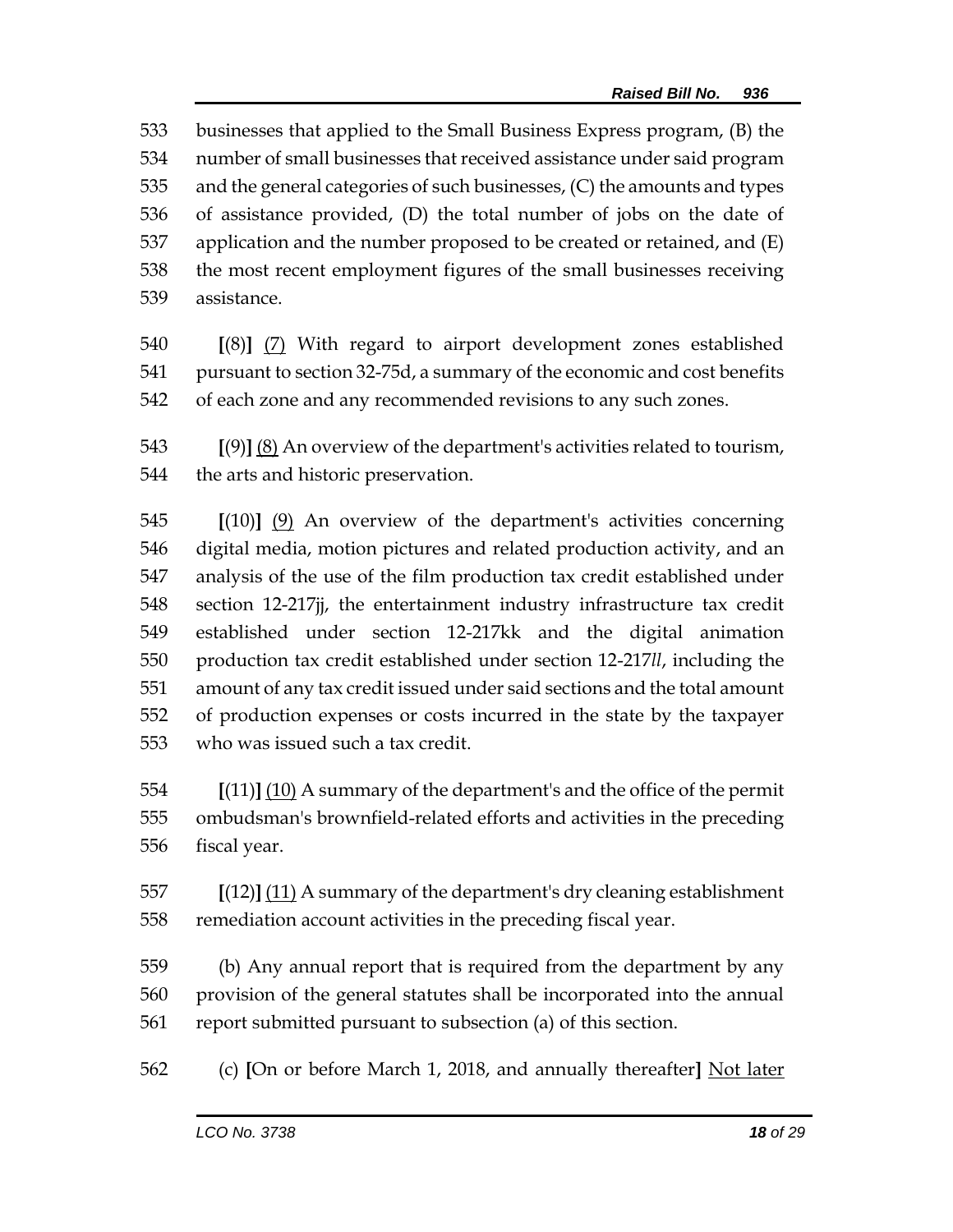than sixty days after the submission of a report by the Auditors of Public Accounts pursuant to section 2-90c, as amended by this act, the joint standing committees of the General Assembly having cognizance of matters relating to appropriations and the budgets of state agencies, finance, revenue and bonding and commerce shall hold, individually or jointly, one or more public hearings on such report and the analyses included in the annual report under subdivisions (2) and (4) of subsection (a) of this section.

 Sec. 16. Section 31-362b of the general statutes is repealed and the following is substituted in lieu thereof (*Effective from passage*):

 The Commissioner of Economic and Community Development shall: (1) Evaluate existing and potential job skills needed for Connecticut business and industry; (2) coordinate and recommend improvements in vocational educational programs in order to match vocational programs with job needs; (3) encourage work-study programs in industry and more scholarships funded by employers, unions and government; (4) encourage retraining programs for the underemployed and unemployed in order to provide a guaranteed work force; and (5) evaluate and make recommendations for executive and legislative action to improve programs regarding job innovation and development. **[**The commissioner shall make a report of his findings and recommendations to the Governor and General Assembly not later than February 15, 1980, and annually thereafter.**]**

 Sec. 17. Subsections (a) and (b) of section 10-392 of the general statutes are repealed and the following is substituted in lieu thereof (*Effective from passage*):

 (a) The General Assembly finds and declares that culture, history, the arts and the digital media and motion picture and tourism industries contribute significant value to the vitality, quality of life and economic health of Connecticut. The Connecticut Trust for Historic Preservation shall operate in conjunction with the Department of Economic and Community Development for purposes of joint strategic planning,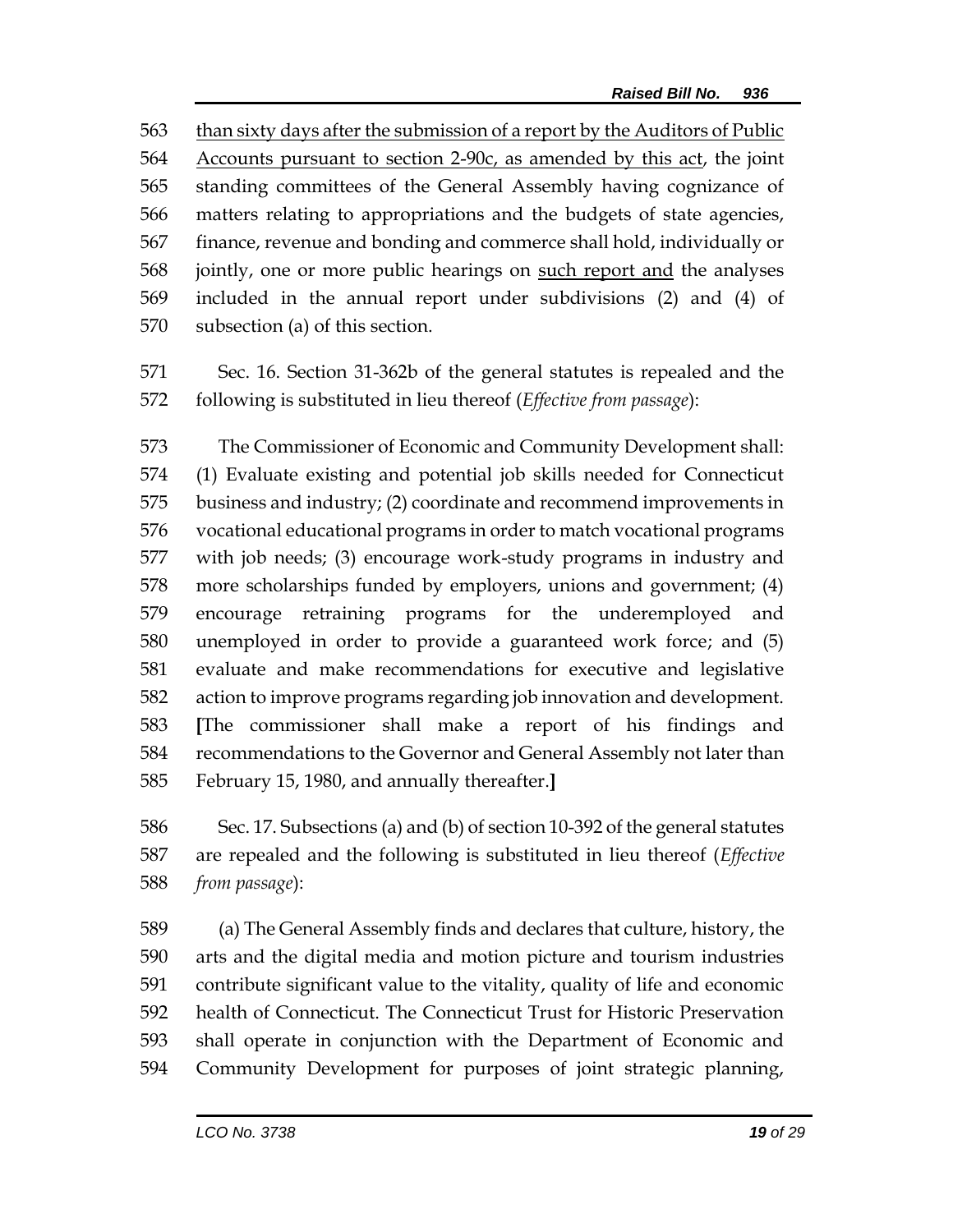| 595        | annual reporting on appropriations and fiscal reporting. The                                                                            |  |  |
|------------|-----------------------------------------------------------------------------------------------------------------------------------------|--|--|
| 596        | department shall enhance and promote culture, history, the arts and the                                                                 |  |  |
| 597        | tourism and digital media and motion picture industries in Connecticut.                                                                 |  |  |
| 598        | (b) The department shall:                                                                                                               |  |  |
| 599        | (1) Market and promote Connecticut as a destination for leisure and                                                                     |  |  |
| 600        | business travelers through the development and implementation of a                                                                      |  |  |
| 601        | strategic state-wide marketing plan and provision of visitor services to                                                                |  |  |
| 602        | enhance the economic impact of the tourism industry;                                                                                    |  |  |
| 603        | (2) Promote the arts;                                                                                                                   |  |  |
| 604        | (3) Recognize, protect, preserve and promote historic resources;                                                                        |  |  |
| 605        | (4) Interpret and present Connecticut's history and culture;                                                                            |  |  |
| 606        | (5) Promote Connecticut as a location in which to produce digital                                                                       |  |  |
| 607        | media and motion pictures and to establish and conduct business                                                                         |  |  |
| 608        | related to the digital media and motion picture industries to enhance                                                                   |  |  |
| 609        | these industries' economic impact in the state;                                                                                         |  |  |
| 610        | (6) Establish a uniform financial reporting system and forms to be                                                                      |  |  |
| 611        | used by each regional tourism district, established under section 10-397,                                                               |  |  |
| 612        | in the preparation of the annual budget submitted to the General                                                                        |  |  |
| 613        | Assembly; and                                                                                                                           |  |  |
| 614        | (7) Integrate funding and programs whenever possible. [; and                                                                            |  |  |
| 615        | (8) On or before January 1, 2012, and biennially thereafter, develop                                                                    |  |  |
| 616        | and submit to the Governor and the General Assembly, in accordance                                                                      |  |  |
| 617        | with section 11-4a, a strategic plan to implement subdivisions $(1)$ to $(5)$ ,                                                         |  |  |
| 618        | inclusive, of this subsection.                                                                                                          |  |  |
| 619        | Sec. 18. Section 10-397 of the general statutes is repealed and the                                                                     |  |  |
| 620        | following is substituted in lieu thereof (Effective from passage):                                                                      |  |  |
| 621<br>622 | (a) There are established three regional tourism districts, each of<br>which shall promote and market districts as regional leisure and |  |  |
|            |                                                                                                                                         |  |  |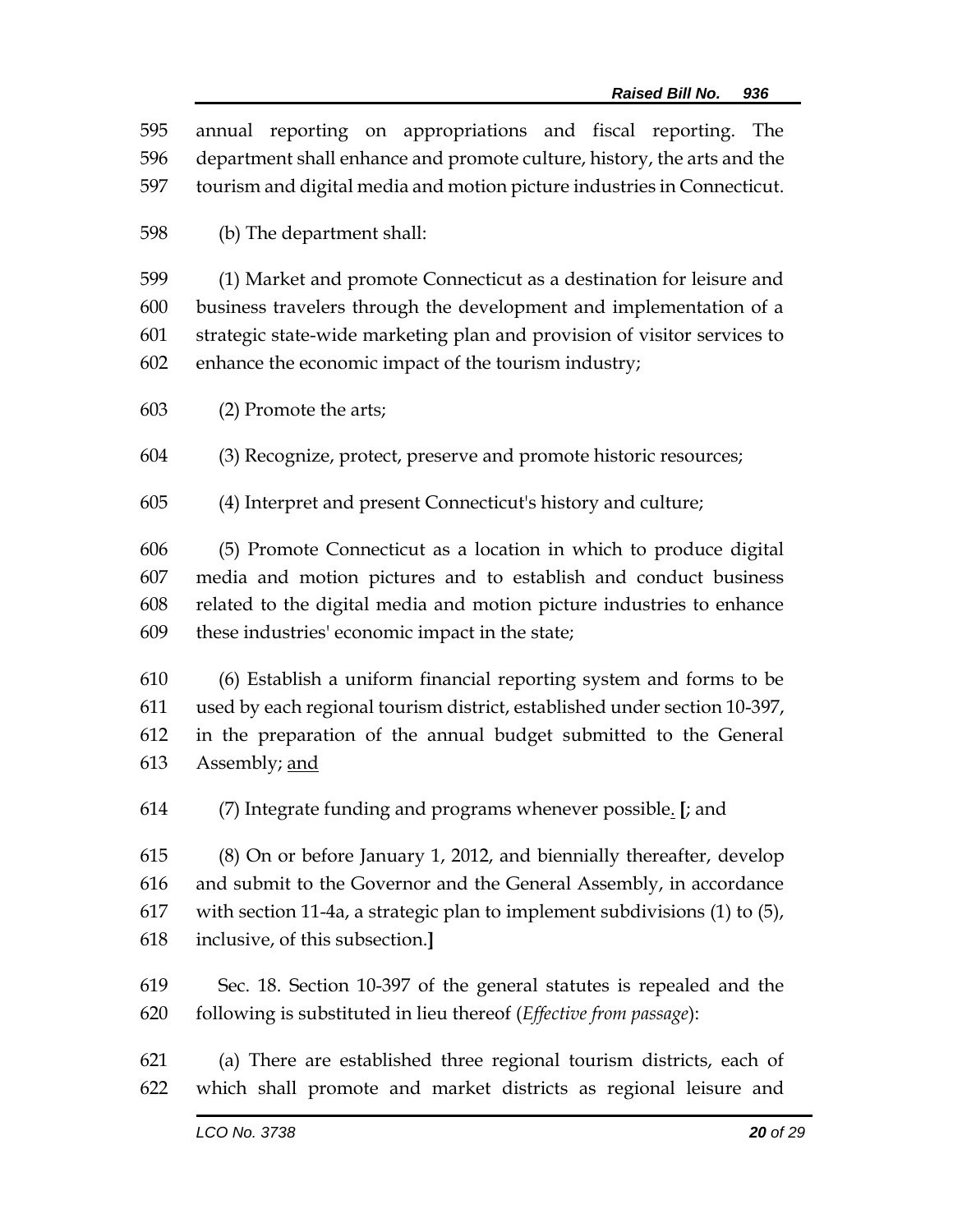business traveler destinations to stimulate economic growth. The districts shall be as follows:

 (1) The eastern regional district, which shall consist of Ashford, Bozrah, Brooklyn, Canterbury, Chaplin, Colchester, Columbia, Coventry, East Lyme, Eastford, Franklin, Griswold, Groton, Hampton, Killingly, Lebanon, Ledyard, Lisbon, Lyme, Mansfield, Montville, New London, North Stonington, Norwich, Old Lyme, Plainfield, Pomfret, Preston, Putnam, Salem, Scotland, Sprague, Sterling, Stonington, Thompson, Union, Voluntown, Waterford, Willington, Windham and Woodstock;

 (2) The central regional district, which shall consist of Andover, Avon, Berlin, Bethany, Bloomfield, Bolton, Branford, Canton, Cheshire, Chester, Clinton, Cromwell, Deep River, Durham, East Granby, East Haddam, East Hampton, East Hartford, East Haven, East Windsor, Ellington, Enfield, Essex, Farmington, Glastonbury, Granby, Guilford, Haddam, Hamden, Hartford, Hebron, Killingworth, Madison, Manchester, Marlborough, Meriden, Middlefield, Middletown, Milford, New Britain, New Haven, Newington, North Branford, North Haven, Old Saybrook, Orange, Plainville, Portland, Rocky Hill, Simsbury, Somers, South Windsor, Southington, Stafford, Suffield, Tolland, Vernon, Wallingford, West Hartford, West Haven, Westbrook, Wethersfield, Windsor, Windsor Locks and Woodbridge; and

 (3) The western regional district, which shall consist of Ansonia, Barkhamsted, Beacon Falls, Bethel, Bethlehem, Bridgeport, Bridgewater, Bristol, Brookfield, Burlington, Canaan, Colebrook, Cornwall, Danbury, Darien, Derby, Easton, Fairfield, Goshen, Greenwich, Hartland, Harwinton, Kent, Litchfield, Middlebury, Monroe, Morris, Naugatuck, New Fairfield, New Hartford, New Milford, New Canaan, Newtown, Norfolk, North Canaan, Norwalk, Oxford, Plymouth, Prospect, Redding, Ridgefield, Roxbury, Salisbury, Seymour, Sharon, Shelton, Sherman, Southbury, Stamford, Stratford, Thomaston, Torrington, Trumbull, Warren, Washington, Waterbury, Watertown, Weston, Westport, Wilton, Winchester, Wolcott and Woodbury.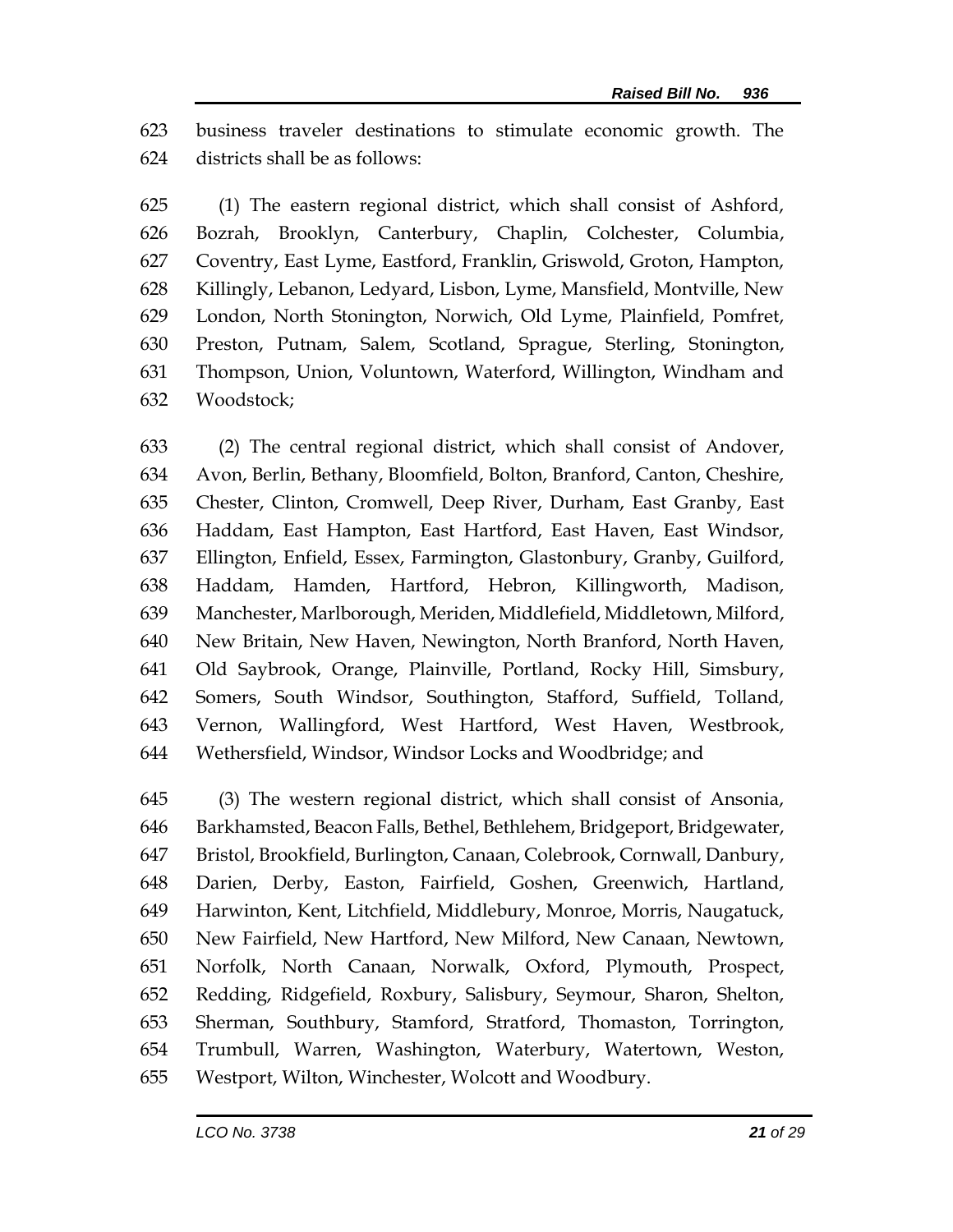(b) Each regional tourism district shall be overseen by a board of directors consisting of one representative from each municipality within the district, appointed by the legislative body of the municipality and, where the legislative body is a town meeting, by the board of selectmen. Any such member of a board of directors shall serve for a term of three years. In addition, the board of directors may appoint up to twenty-one persons representing tourism interests within the district to serve on the board. No board member shall be deemed a state employee for serving on said board. All appointments to the board of directors shall be reported to the Commissioner of Economic and Community Development.

 (c) The provisions of the Freedom of Information Act, as defined in section 1-200, shall apply to each regional tourism district.

 (d) Each tourism district shall adopt a charter and bylaws governing its operation.

 (e) Each regional tourism district shall (1) comply with uniform standards for accounting and reporting expenditures that are established by the Department of Economic and Community Development in accordance with section 10-392, as amended by this act, and are based on industry accounting standards developed by the International Association of Convention and Visitor Bureaus or other national organizations related to tourism, and (2) on or before January first of each year, submit to the department, the Office of Policy and Management and the Office of Fiscal Analysis an independent audit in accordance with the provisions of sections 4-230 to 4-236, inclusive.

 (f) Each regional tourism district shall solicit and may accept private funds for the promotion of tourism within its towns and cities and shall coordinate its activities with any private nonprofit tourist association within the district and within this state, that promotes tourism industry businesses in this state, in order to foster cooperation in the promotion of such businesses. Any funds received by a regional tourism district may be deposited in the account established in section 10-395 or in an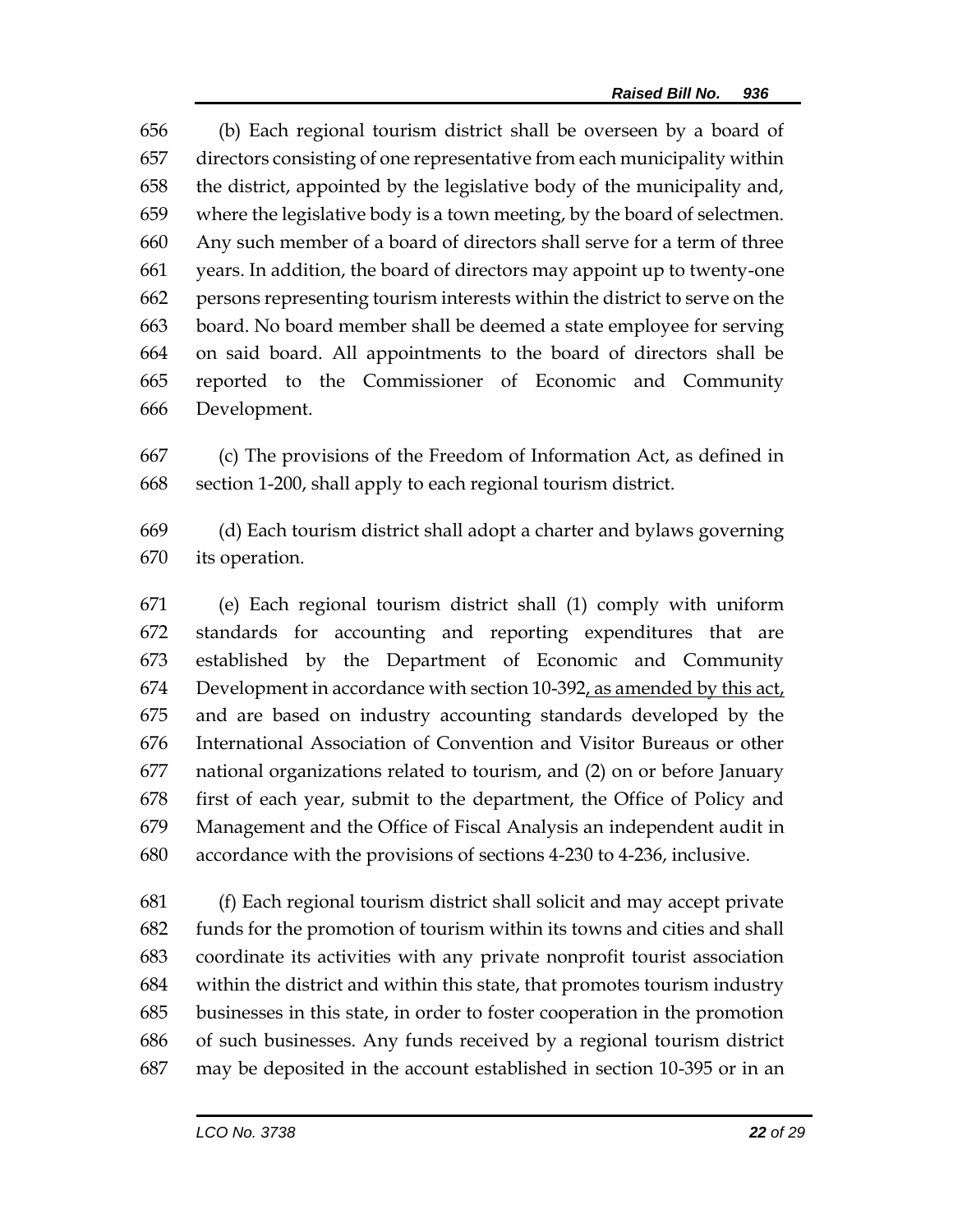account established by such tourism district to receive such funds.

 **[**(g) The central regional district office shall be located within the department.**]**

 **[**(h)**]** (g) The commissioner shall, within available appropriations, distribute tourism funding evenly among the three tourism districts. At the end of each fiscal year, commencing with the fiscal year ending June 30, 2021, each regional tourism district shall return any unexpended funds to the Department of Economic and Community Development. The commissioner shall use such funds to support state-wide marketing.

 **[**(i)**]** (h) Each regional tourism district may establish and administer a matching grant program for any tourism industry business, tourism destination, or not-for-profit arts and culture organization that has received private funds for the marketing of such business, destination, organization or regional tourism district. Such grants shall be used for the marketing of such business, destination, organization or regional tourism district.

 Sec. 19. Subsection (a) of section 10-408b of the general statutes is repealed and the following is substituted in lieu thereof (*Effective October 1, 2021*):

 (a) In accordance with subdivision (4) of section 10-400, the Connecticut Arts Council is authorized to establish and manage a nonprofit foundation, the Connecticut Arts Council Foundation. **[**and shall serve as the board of directors of such foundation.**]** The board of directors of said foundation shall consist of sixteen members as follows:

 (1) Five appointed by the Governor for a term of four years, one of whom shall be the head of a state-wide arts organization;

 (2) One appointed by the speaker of the House of Representatives for 716 a term of three years;

(3) One appointed by the president pro tempore of the Senate for a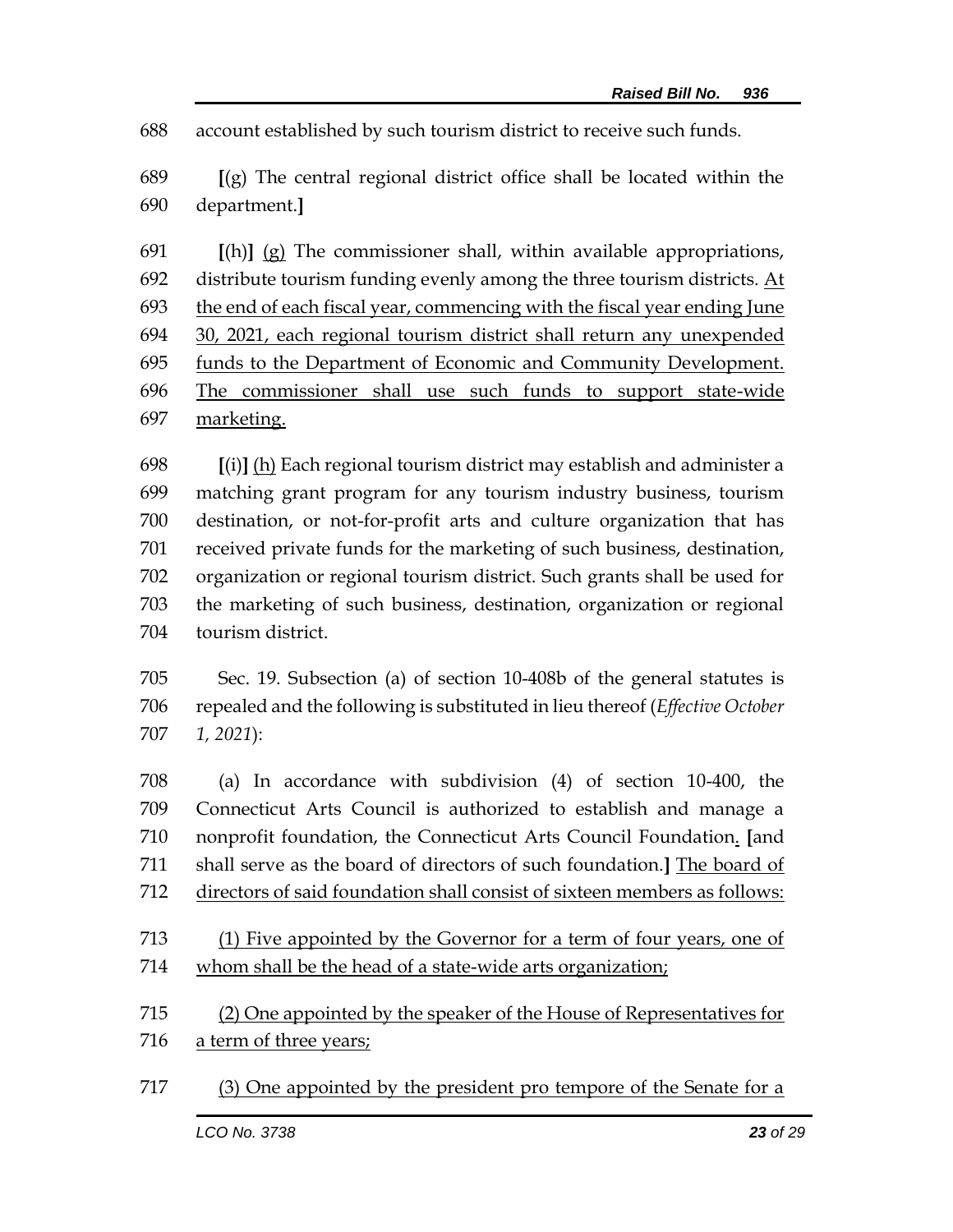| 718 | term of three years;                                                                                                                                    |  |  |
|-----|---------------------------------------------------------------------------------------------------------------------------------------------------------|--|--|
| 719 | One appointed by the majority leader of the House of<br>(4)                                                                                             |  |  |
| 720 | Representatives for a term of three years;                                                                                                              |  |  |
| 721 | (5) One appointed by the majority leader of the Senate for a term of                                                                                    |  |  |
| 722 | three years;                                                                                                                                            |  |  |
| 723 | One appointed by the minority leader of the House of<br>(6)                                                                                             |  |  |
| 724 | Representatives for a term of three years;                                                                                                              |  |  |
| 725 | (7) One appointed by the minority leader of the Senate for a term of                                                                                    |  |  |
| 726 | three years;                                                                                                                                            |  |  |
| 727 | (8) The Commissioner of Economic and Community Development,                                                                                             |  |  |
| 728 | who shall be an ex-officio, voting member;                                                                                                              |  |  |
|     |                                                                                                                                                         |  |  |
| 729 | Three appointed by the Commissioner of Economic and<br>(9)                                                                                              |  |  |
| 730 | Community Development for a term of three years; and                                                                                                    |  |  |
| 731 | (10) An employee of the Department of Economic and Community                                                                                            |  |  |
| 732 | Development responsible for arts and culture, who shall be designated                                                                                   |  |  |
| 733 | by the Commissioner of Economic and Community Development and                                                                                           |  |  |
| 734 | be an ex-officio, nonvoting member.                                                                                                                     |  |  |
| 735 | Sec. 20. Subsection (b) of section 10-409 of the general statutes is                                                                                    |  |  |
| 736 | repealed and the following is substituted in lieu thereof (Effective from                                                                               |  |  |
| 737 | passage):                                                                                                                                               |  |  |
| 738 | (b) Notwithstanding the provisions of this section or section 1-210,                                                                                    |  |  |
| 739 | the Department of Economic and Community Development may                                                                                                |  |  |
| 740 | withhold from disclosure to the public information relating to the                                                                                      |  |  |
| 741 | location of archaeological sites under consideration for listing by the                                                                                 |  |  |
| 742 | department or those listed on the National Register of Historic Places or                                                                               |  |  |
| 743 | the state register of historic places whenever the department determines                                                                                |  |  |
| 744 |                                                                                                                                                         |  |  |
|     |                                                                                                                                                         |  |  |
| 745 | that disclosure of specific information would create a risk of destruction<br>or harm to such sites. [The provisions of this subsection shall not apply |  |  |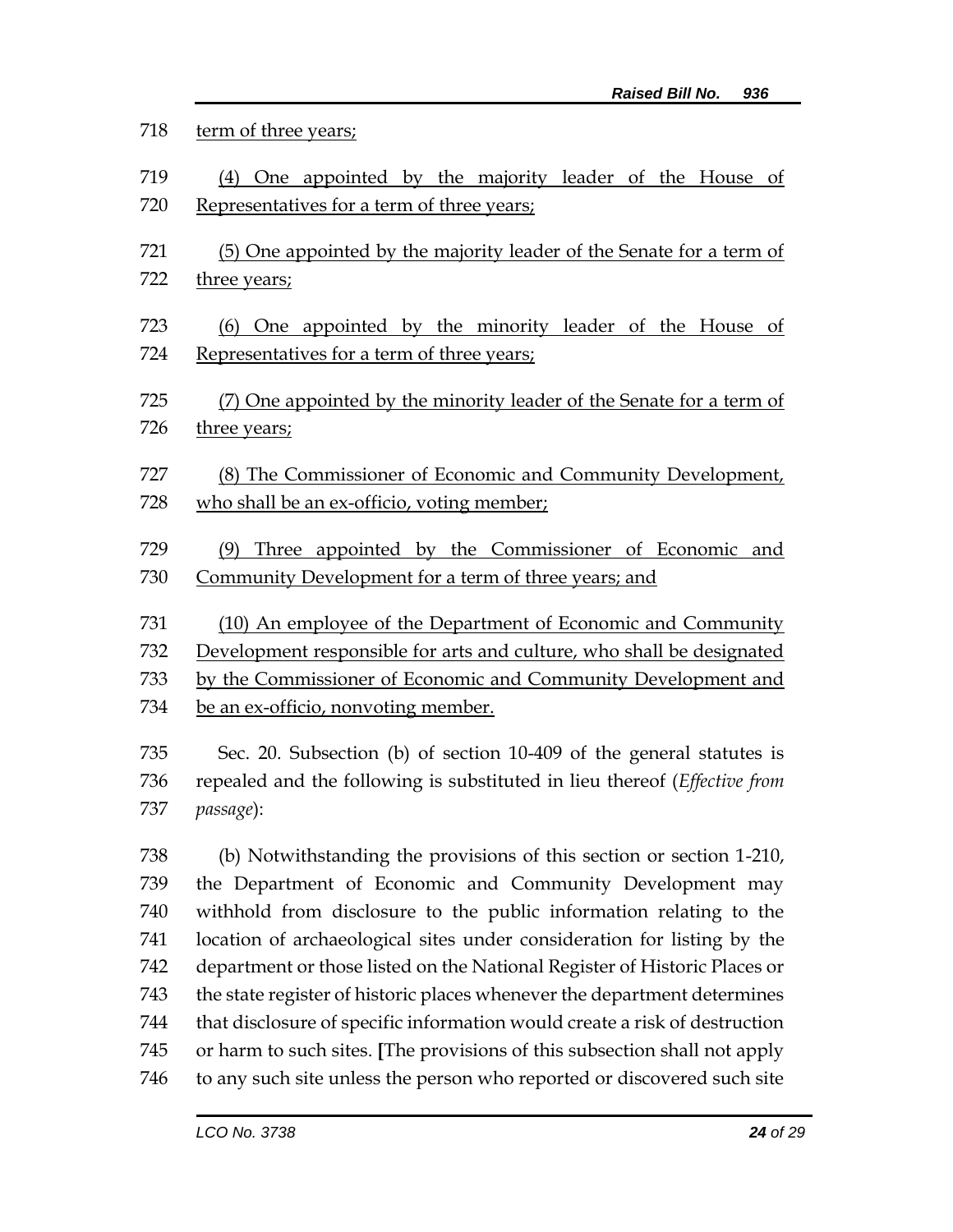has submitted a written statement to the department requesting that no disclosure be made. Upon receipt of such statement, the department may withhold such information from disclosure until the July first next succeeding such receipt. Such person may request that a period of nondisclosure be extended by submitting such statements prior to July first of any year.**]**

 Sec. 21. Section 32-5a of the general statutes is repealed and the following is substituted in lieu thereof (*Effective from passage*):

 The Commissioner of Economic and Community Development and the board of directors of Connecticut Innovations, Incorporated shall require, as a condition of any financial assistance provided on and after June 23, 1993, under any program administered by the Department of Economic and Community Development or such corporation to any business organization, except for a business organization meeting the eligibility requirements of section 32-7g or for assistance programs that are funded entirely by the federal government, in which case the commissioner may require, that such business organization: (1) Shall not relocate outside of the state for ten years after receiving such assistance or during the term of a loan or loan guarantee, whichever is longer, unless the full amount of the assistance is repaid to the state and a penalty equal to five per cent of the total assistance received is paid to the state, except that this subdivision shall not be applicable to financial assistance by the corporation in the form of an equity investment or other financial assistance, including a convertible or seed loan, with predominantly equity characteristics, and (2) shall, if the business organization relocates within the state during such period, offer employment at the new location to its employees from the original location if such employment is available. For the purposes of subdivision (1) of this section, the value of a guarantee shall be equal to the amount of the state's liability under the guarantee. As used in this section, "relocate" means the physical transfer of a substantial portion, as determined by the Commissioner of Economic and Community Development, of the operations of a business or any division of a business that independently receives any financial assistance from the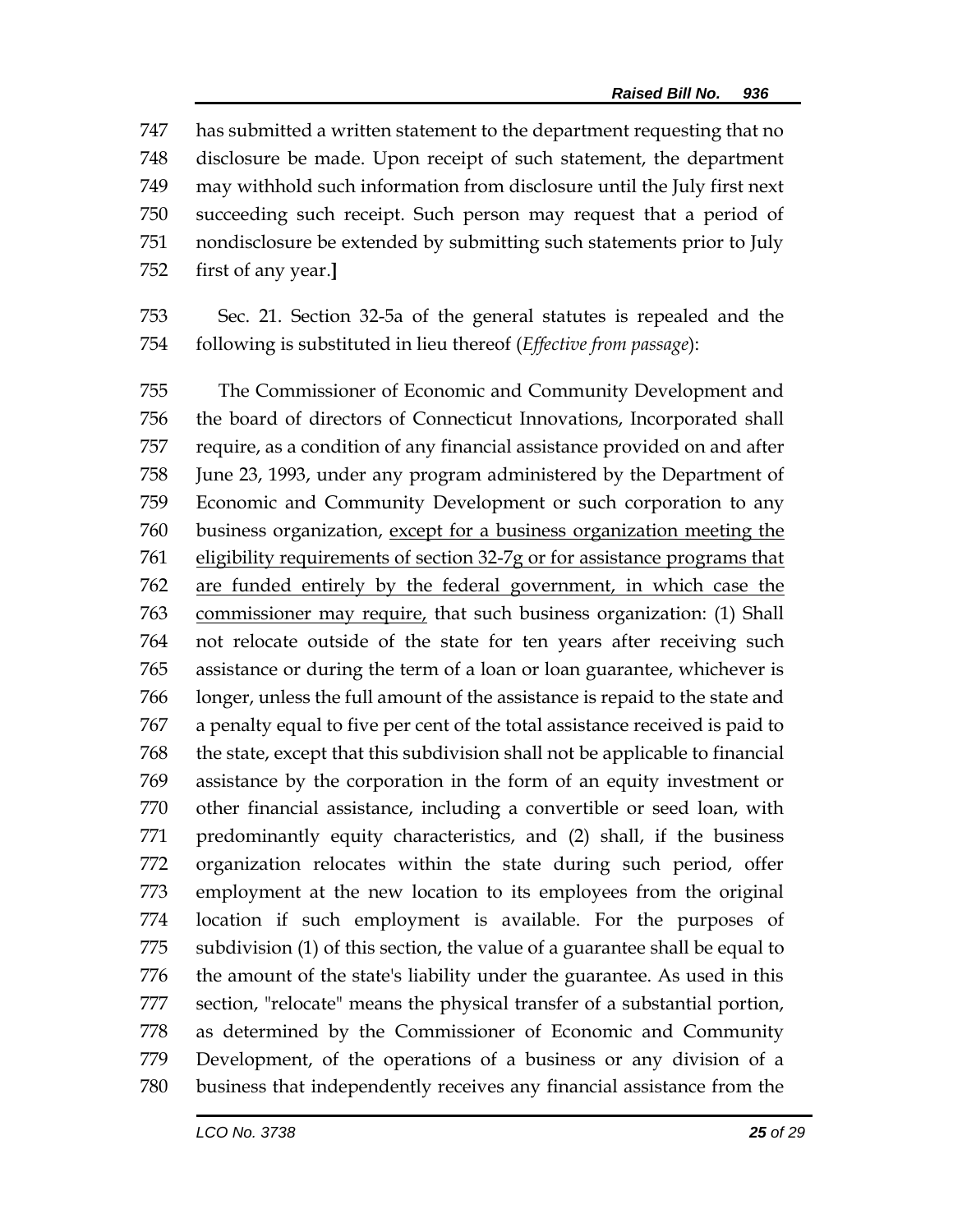state from the location such business or division occupied at the time it accepted the financial assistance to another location. Notwithstanding the provisions of this section, the Commissioner of Economic and Community Development shall adopt regulations in accordance with chapter 54 to establish the terms and conditions of repayment, including specifying the conditions under which repayment may be deferred, following a determination by the commissioner of a legitimate hardship.

 Sec. 22. Section 23-100 of the general statutes is repealed and the following is substituted in lieu thereof (*Effective from passage*):

 As used in sections 23-101, 23-102, as amended by this act, **[**32-6a,**]** 32- 9qq, 32-327 and 32-228, "greenway" means a corridor of open space that (1) may protect natural resources, preserve scenic landscapes and historical resources or offer opportunities for recreation or nonmotorized transportation, (2) may connect existing protected areas and provide access to the outdoors, (3) may be located along a defining natural feature, such as a waterway, along a man-made corridor, including an unused right-of-way, traditional trail routes or historic barge canals or (4) may be a greenspace along a highway or around a village.

 Sec. 23. Subsection (b) of section 23-102 of the general statutes is repealed and the following is substituted in lieu thereof (*Effective from passage*):

 (b) The duties of the council shall be: (1) To advise and assist in the coordination of state agencies, municipalities, regional planning organizations, as defined in section 4-124i, and private citizens in voluntarily planning and implementing a system of greenways; (2) to operate a greenways help center to advise state agencies, municipalities, regional planning organizations, as defined in section 4-124i, and private citizens in the technical aspects of planning, designing and implementing greenways, including advice on securing state, federal and nongovernmental grants; (3) to establish criteria for designation of greenways; (4) to maintain an inventory of greenways in the state which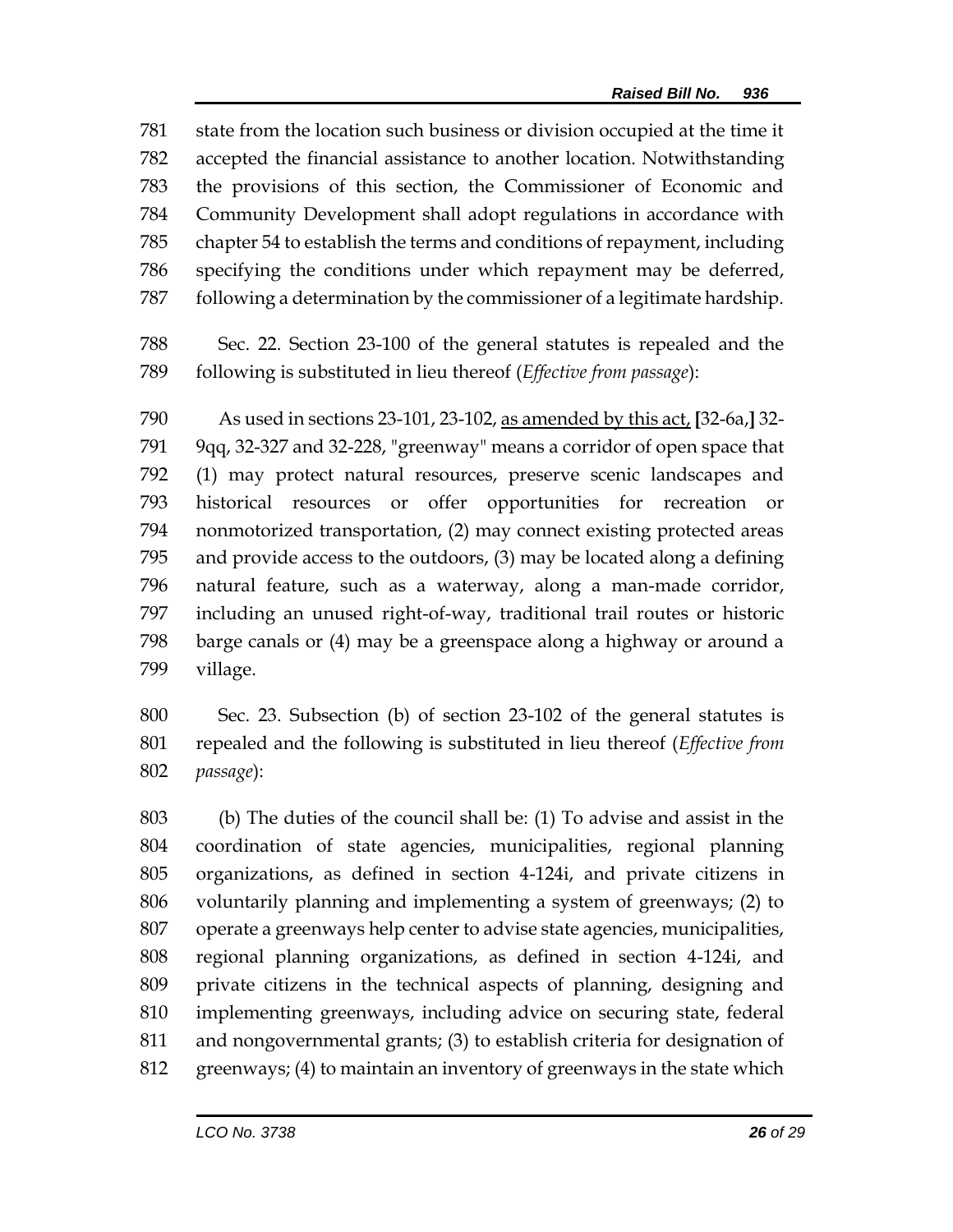shall include the location of greenways transportation projects which have received grants under sections 23-101, **[**32-6a,**]** 32-9qq and 32-328; (5) to advise the Commissioner of Economic and Community Development on the distribution of grants for greenways transportation projects pursuant to sections **[**32-6a,**]** 32-9qq and 32-328; and (6) to advise the Commissioner of Energy and Environmental Protection on the distribution of grants pursuant to section 23-101.

 Sec. 24. Subsection (b) of section 32-1s of the general statutes is repealed and the following is substituted in lieu thereof (*Effective from passage*):

 (b) Any order or regulation of the Connecticut Commission on Culture and Tourism, which is in force on July 1, 2011, shall continue in force and effect as an order or regulation of the Department of Economic and Community Development until amended, repealed or superseded pursuant to law. Where any order or regulation of said commission or said department conflicts, the Commissioner of Economic and Community Development may implement policies and procedures consistent with the provisions of this section and sections 3-110f, as amended by this act, 3-110h, 3-110i, 4-9a, as amended by this act, 4-66aa, 4-89, 4b-53, 4b-60, as amended by this act, 4b-64, 4b-66a, as amended by this act, 5-198, 7-147a, 7-147b, 7-147c, 7-147j, 7-147p, 7-147q, 7-147y, 8- 37*lll*, 10-382, 10-384, 10-385, 10-386, 10-387, 10-388, 10-389, 10-391, 10- 392, as amended by this act, **[**10-393,**]** 10-394, 10-395, 10-396, 10-397, as amended by this act, 10-397a, 10-399, 10-400, 10-401, 10-402, 10-403, 10- 404, 10-405, 10-406, 10-408, 10-409, as amended by this act, 10-410, 10- 411, 10-412, 10-413, 10-414, 10-415, 10-416, 10-416a, 10-416b, 10-425, as amended by this act, 10a-111a, as amended by this act, 10a-112, 10a- 112b, 10a-112g, 11-6a, as amended by this act, 12-376d, as amended by 841 this act, 13a-252, 19a-315b, 19a-315c, 22a-1d, 22a-19b, 22a-27s, as amended by this act, 29-259, **[**32-6a,**]** 32-11a and 32-35 while in the process of adopting the policy or procedure in regulation form, provided notice of intention to adopt regulations is printed in the Connecticut Law Journal not later than twenty days after implementation. The policy or procedure shall be valid until the time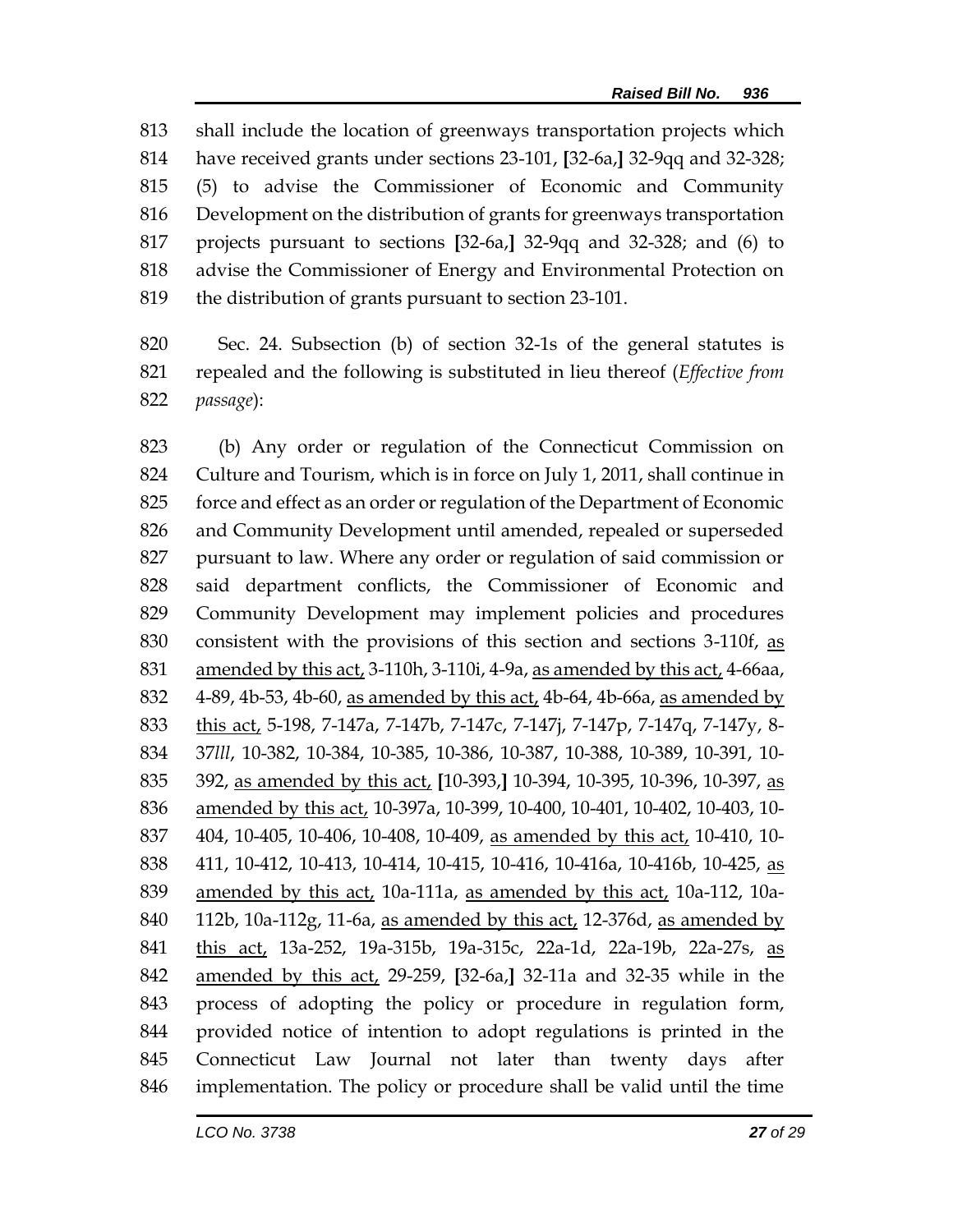final regulations are effective.

 Sec. 25. Subsection (c) of section 2-90c of the general statutes is repealed and the following is substituted in lieu thereof (*Effective from passage*):

 (c) As part of each audit the Auditors of Public Accounts perform of the Department of Economic and Community Development, said auditors shall evaluate the annual reports submitted by the Commissioner of Economic and Community Development since the last audit performed of the department by said auditors and the analyses required under **[**subdivisions (2) and (4)**]** subdivision (2) of subsection (a) of section 32-1m, as amended by this act, and included in such annual reports. Such evaluation shall include, but need not be limited to:

 (1) A determination of whether evidence is available to support the accuracy of the data presented in such annual reports;

 (2) An evaluation of management practices and operations with respect to the ease or difficulty for taxpayers to comply with the requirements of the incentive programs;

 (3) Recommendations for improving the administrative efficiency or effectiveness of the incentive programs; and

 (4) An evaluation of whether such annual reports satisfy the 867 reporting requirements under subsection (a) of section 32-1m, as 868 amended by this act.

 Sec. 26. Sections 10-393, 32-1t, 32-6a, 32-9xx, 32-245 and 32-246 of the general statutes are repealed. (*Effective from passage*)

> This act shall take effect as follows and shall amend the following sections:

| Section 1 | <i>from passage</i> | $10-321q$   |
|-----------|---------------------|-------------|
| Sec. 2    | <i>from passage</i> | $22a-19a$   |
| Sec. 3    | <i>from passage</i> | $12 - 263m$ |
| Sec. 4    | from passage        | $3-110f$    |
|           |                     |             |